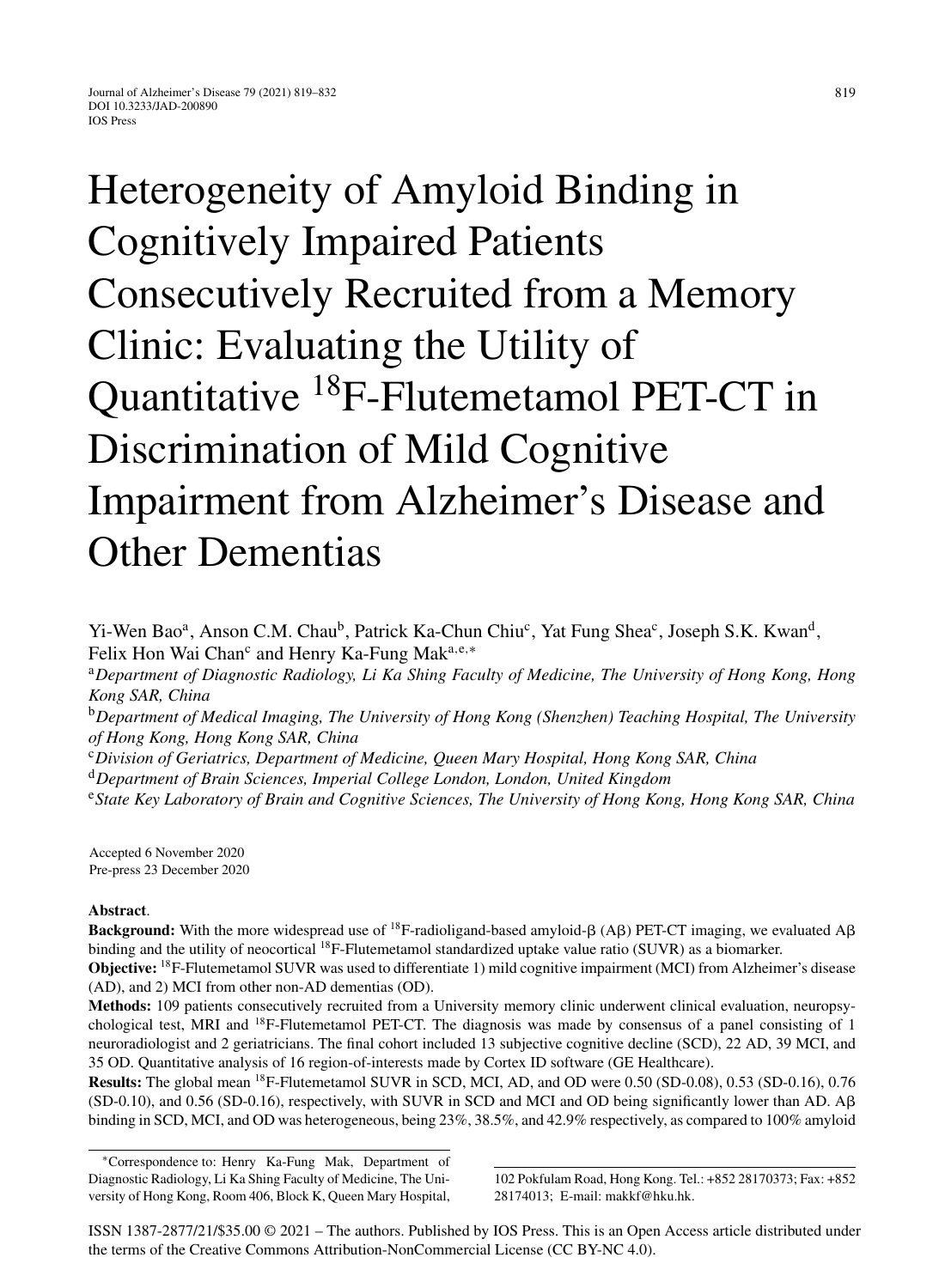positivity in AD. Using global SUVR, ROC analysis showed AUC of 0.868 and 0.588 in differentiating MCI from AD and MCI from OD respectively.

**Conclusion:** 18F-Flutemetamol SUVR differentiated MCI from AD with high efficacy (high negative predictive value), but much lower efficacy from OD. The major benefit of the test was to differentiate cognitively impaired patients (either SCD, MCI, or OD) without AD-related-amyloid-pathology from AD in the clinical setting, which was under-emphasized in the current guidelines proposed by Amyloid Imaging Task Force.

Keywords: Alzheimer's disease, amyloid, dementia, early-onset Alzheimer's disease, 18F-Flutemetamol, mild cognitive impairment, positron emission tomography

## **INTRODUCTION**

Mild cognitive impairment (MCI) is a syndromal stage of cognitive continuum, i.e., intermediate stage between cognitively unimpaired and dementia [1]. It is typically diagnosed using clinical judgment and/or on cognitive performance test, with evidence of decline from baseline. However, the criteria are prone to both false positive and false-negative errors [2]. The heterogeneity of the MCI construct could not be overemphasized [3, 4]. MCI might present by cognitive impairments that are not primarily amnesic, or even by neurobehavioral disturbance [1]. In addition, the neuropathological profile of MCI was complex and mixed in pathologies [5–7]. These studies suggested intermediate levels of neuritic plaques and neurofibrillary tangles in MCI [7], or reflected an intermediate stage not always at the level associated with a neuropathological diagnosis of Alzheimer's disease (AD) [6]. Although MCI is a transitional phase of conversion to dementia, non-progression has been common [8]. Several key factors moderated the rates of deterioration, such as the classification of MCI, subtype of MCI and the clinical setting. Notably, amyloid- $\beta$  (A $\beta$ ) deposition seems to play an important role in MCI progression to AD [9, 10].

The incorporation of biomarkers in establishing etiologic likelihood and predicting MCI progression to AD dementia have been advocated [4, 11, 12]. Recently, a biological definition of AD proposed that the *in vivo* presence of fibrillar  $\text{A}\beta$  would classify the patient in the category of AD pathologic change, with or without evidence of tau or neuronal degeneration [1]. Positron emission tomography (PET) imaging is an *in vivo* imaging technique for detection of amyloid pathology [4, 11–13]. A meta-analysis of longitudinal studies for detecting conversion of MCI subjects to AD dementia or other forms of dementia using <sup>11</sup>C-labelled Pittsburgh Compound B (<sup>11</sup>C-PIB) PET

at baseline showed moderate sensitivities (83–100%) and low to moderate specificities (46–88%) [14]. With the advent of  $^{18}$ F-PET ligands (i.e., Florbe $t$ apir, Florbetaben, and Flutemetamol) for  $A\beta$ , similar research is ongoing, although the number of included studies is still limited [15–17].

Dichotomous classification of amyloid PET scans  $(^{11}C$ - or  $^{18}F$ -) using visual rating as positive or negative, is a commonly employed method. A previous  $18$ F-flutemetamol study based on visual assessment found a sensitivity of 93.1% and a specificity of 93.3% in discriminating AD from healthy volunteers based on clinical diagnosis [18]. However, in clinical routine binary visual assessment, the earliest *in vivo* amyloid deposits in specific neocortical association areas were suboptimal [19, 20]. A distinct subgroup of pathologically diagnosed pre-AD with very early phases of A $\beta$  deposition can be subdivided into <sup>18</sup>F-Flutametamol amyloid PET positive and amyloid PET negative cases [19]. Hence, direct quantification might improve the use of amyloid imaging as a biomarker, as regionally restricted amyloid deposits in specific neocortical association areas were missed in binary visual assessment or semi-quantitative classification based on supra-threshold global cortical signal [20]. Quantification also provides additional information about regional and global tracer uptake, and might have utility for image assessment over time and across different centers [21].

The appropriate use criteria (*AUC*) for amyloid PET proposed by Amyloid Imaging Task Force [22] justified the use of amyloid imaging in patients with unexplained MCI, possible AD (atypical or etiologically mixed) and early onset progressive dementia. A recent study found that current *AUC* are not sufficiently able to discriminate between patients who will and will not benefit from amyloid PET [23]. The authors suggested that current *AUC* is predisposed toward selecting MCI with AD pathological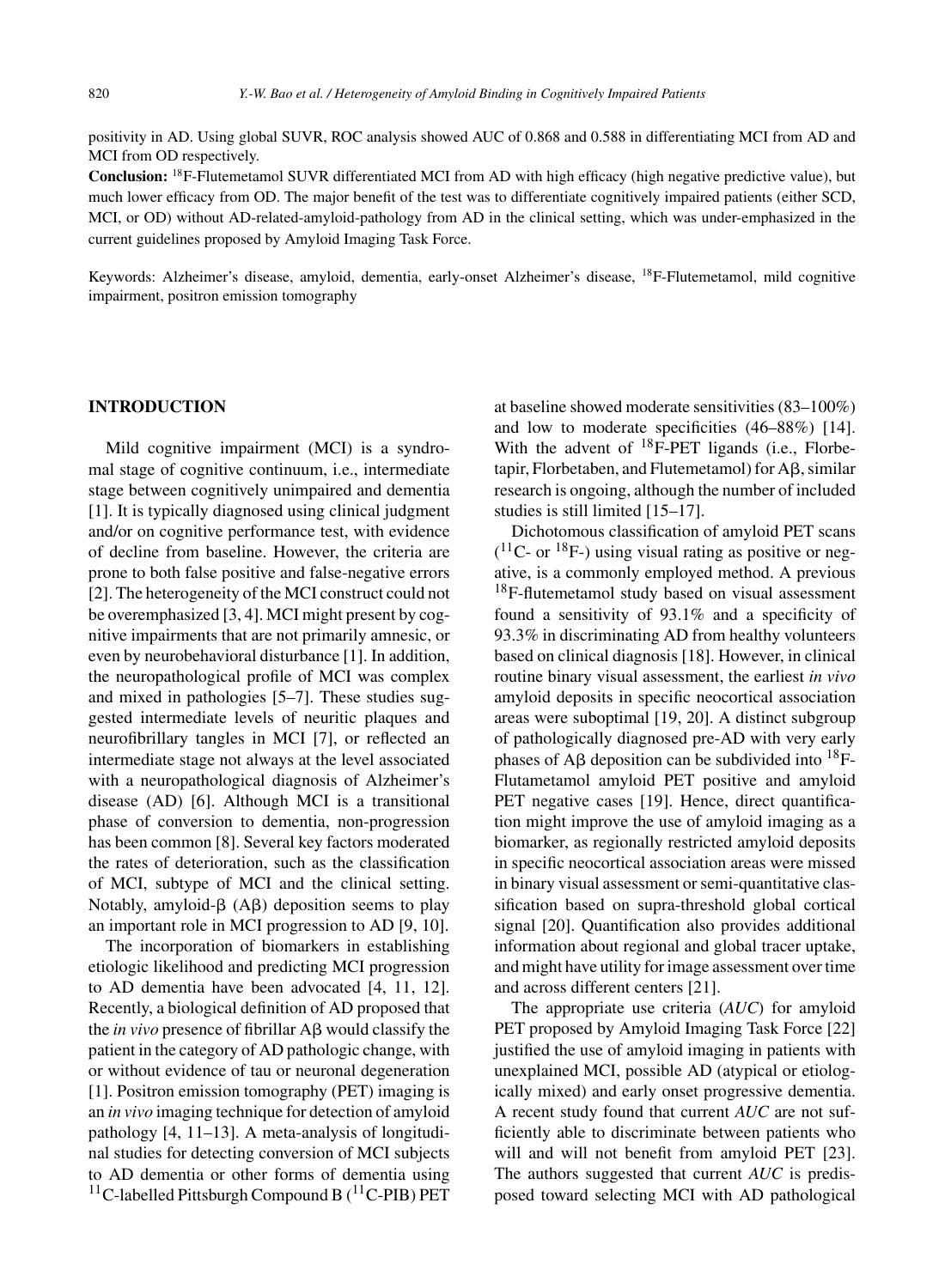change and AD phenotypes, which needs to initiate AD drugs or trial participation. In clinical practice, amyloid PET has particular value in demonstrating the absence of AD pathology. A change in diagnosis from possible AD to non-AD dementia (such as vascular dementia [VaD]) can alter patient management such as drug modification and prognostication. As subjective cognitive decline (SCD), MCI, AD, and non-AD dementias are clinical constructs, we hypothesized that amyloid has a putative role in subtyping and differentiating these entities [5–7]. In this study, we investigated the efficacy of nonselective use of <sup>18</sup>F-Flutemetamol PET-CT in patients with cognitive impairment consecutively recruited from a university memory clinic. Firstly, we evaluated the heterogeneity of *in-vivo* amyloid binding in cognitively impaired clinical syndromes including SCD, MCI, AD, and non-AD dementias. Secondly, we hypothesized that the neocortical amyloid retention as measured by standardized uptake value ratio (SUVR) be useful as a quantitative biomarker to differentiate 1) MCI from AD, and 2) MCI from other non-AD dementias.

## **METHODS**

#### *Participants*

Cognitively impaired/dementia subjects were consecutively referred by the geriatricians of the memory clinic of a university hospital to participate in a combined 18F-Flutemetamol PET amyloid/MRI study during the period from June 2017 to June 2019. Based on the inclusion criteria, all subjects were required to be 55 years old or over and had an informant such as a caregiver. Any subject with a history of stroke, head injury, seizure, migraine, cancer within 5 years, active infection, renal or other organ failure, psychiatric illness, regular alcohol or drug abuse, deafness or other physical barrier was excluded from the study. Informed consent obtained from all non-demented participants, and from the next of kin/caregivers of demented subjects. Approval of the research protocol by the local Institutional Review Board (IRB) was obtained.

All the subjects underwent clinical evaluation, neuropsychological test, magnetic resonance imaging (MRI) including structural, MR angiography, Arterial Spin Labeling MR perfusion, and <sup>18</sup>F-Flutemetamol PET-CT scanning. The duration between MRI and PET-CT scanning was within one week.

## *Clinical and neuropsychological assessment*

Each subject had clinical assessment and underwent the local version of Montreal Cognitive Assessment (HK-MoCA) [24].

## *18F-Flutemetamol PET-CT imaging acquisition*

All subjects were required to fast for at least 6 h and rest in a dimmed room waiting for tracer injection. A bolus of 18F-flutametamol was administered intravenously (within 40 s) to the patients at a dosage of 185 Mbq (approximately 5 mCi). The scanning started at 90 min after injection, using an integrated in-line PET/CT scanner with 3D list mode. Filtered back-projection reconstruction was used with a slice thickness of 2 to 4 mm, matrix size of 128∗128 with the pixel size of 2 mm. A full width half-maximum (FWHM) post-smoothing filter was applied, of not more than 5 mm. The duration of the scan lasted 30 min [18, 25].

#### *MRI acquisition*

MR images were acquired by a 3T clinical scanner (Philips Healthcare, Achieva) using a 32-channel head coil at the university imaging center. MRI sequences with parameters as follows: Three-dimensional (3D) T1-weighted MPRAGE using repetition time  $(TR) = 6.8$  ms, echo time  $(TE) = 3.2$  ms, thickness = 1.2 mm, flip angle =  $8^\circ$ , field of view  $(FOV) = 256 \times 240 \times 204$  (mm), matrix = 256  $\times$  240; 3D FLAIR using  $TR = 6.8$  ms,  $TE = 3.2$  ms, thickness = 1.2 mm, field of view  $(FOV) = 250 \times 250 \times$ 184 (mm), matrix =  $208 \times 207$ ; 2D Pseudo-continuous ASL (PCASL) with background suppression using single shot EPI to cover the whole brain with parameters: TR = 4500 ms, flip angle  $90^\circ$ , FOV =  $240 \times 240 \times 119$  (mm), matrix =  $80 \times 77$ , slices thickness = 7 mm, labeling duration =  $1650 \text{ ms}$ , post-labeling delay (PLD) = 2000 ms. In addition, MR angiography (MRA) of head, resting state functional MRI, susceptibility- and diffusion-weighted images were also acquired. The scanning time of each subject was 45 min in total.

#### *PET/MRI imaging analysis*

The final images for each subject consisted of fused MRI (3D MPRAGE) and  $^{18}$ F-Flutemetamol PET images. The post-processing procedure included realignment, co-registration and normalization using semi-automatic commercially available software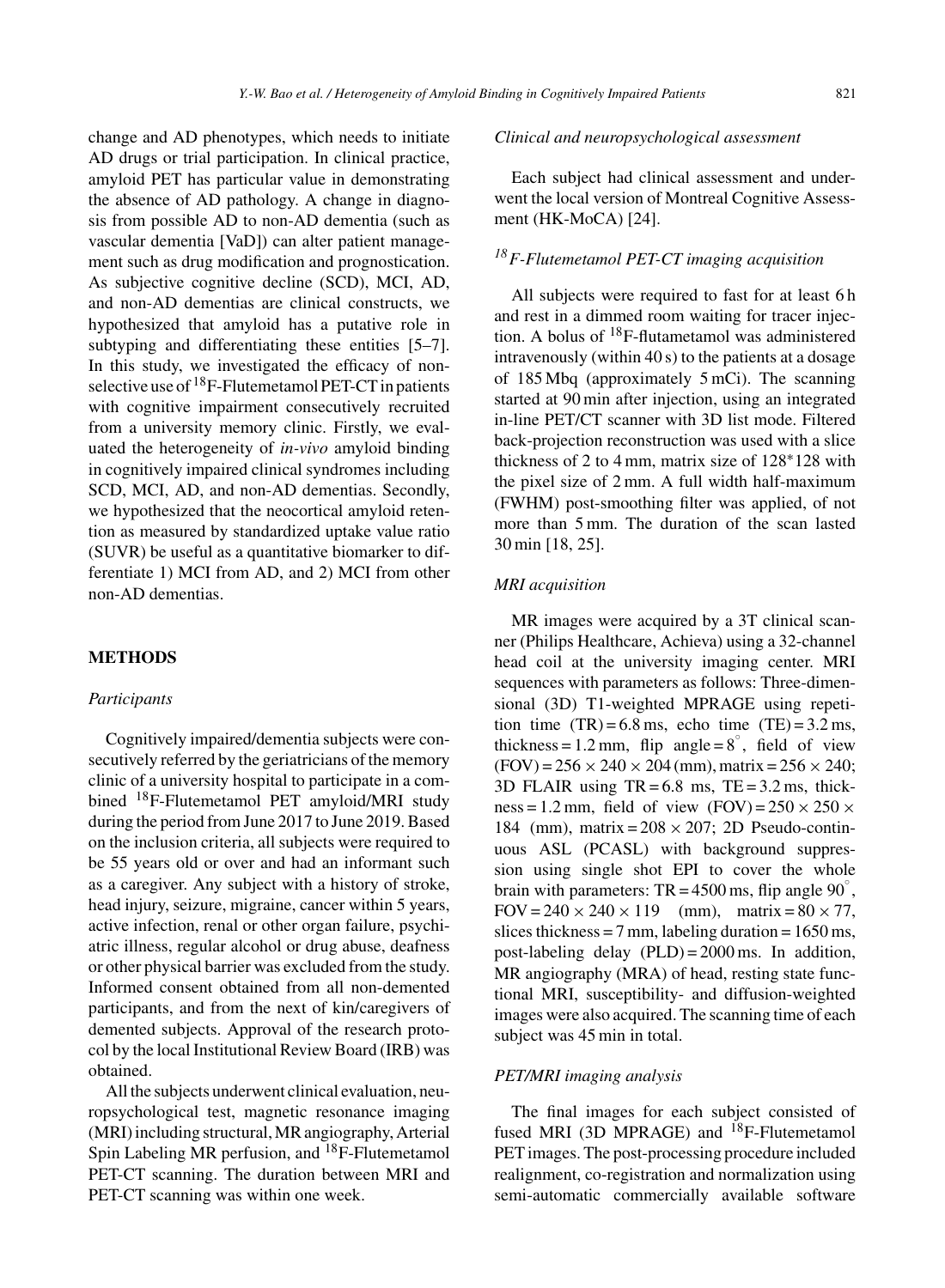| Group (no. of<br>subjects)   | Subtype and no. of<br>subjects   |           | Range<br>of age | % of positive<br>amyloid scan<br>by visually | % of positive amyloid<br>scan by quantitative<br>cut-off $(0.58)$ | % of positive amyloid<br>scan by quantitative<br>cut-off $(0.62)$ |
|------------------------------|----------------------------------|-----------|-----------------|----------------------------------------------|-------------------------------------------------------------------|-------------------------------------------------------------------|
| SCD $(n=13)$                 | nil                              |           | $66 - 83$       | 23%                                          | 15%                                                               | 15%                                                               |
|                              | vascular MCI                     | 15 (38%)  | $64 - 89$       | $0\%$                                        | $\mathbf{0}$                                                      | $\Omega$                                                          |
|                              | AD type MCI                      | 9(23%)    | $55 - 84$       | 100%                                         | 89%                                                               | 89%                                                               |
|                              | Mixed MCI                        | 5(13%)    | $73 - 79$       | 100%                                         | 80%                                                               | 60%                                                               |
| MCI $(n=39)$                 | <b>MCI</b> with DLB<br>component | 1(3%)     | 70              | 100%                                         | $0\%$                                                             | $0\%$                                                             |
|                              | MCI with PSP<br>component        | 1(3%)     | 79              | $0\%$                                        | $0\%$                                                             | $0\%$                                                             |
|                              | MCI                              | $8(20\%)$ | $67 - 82$       | $0\%$                                        | $0\%$                                                             | $0\%$                                                             |
|                              | <b>EOAD</b>                      | 3(14%)    | $52 - 64$       | 100%                                         | 100%                                                              | 100%                                                              |
| $AD (n = 22)$                | atypical AD                      | 4(18%)    | $67 - 83$       | 100%                                         | 100%                                                              | 75%                                                               |
|                              | AD                               | 15(68%)   | $67 - 87$       | 100%                                         | 93%                                                               | 93%                                                               |
| VaD $(n = 17)$               | nil                              |           | $75 - 87$       | $0\%$                                        | $0\%$                                                             | $0\%$                                                             |
| Mixed dementia<br>$(n=14)$   | Mixed dementia<br>with trauma    | 1(7%)     | 81              | $0\%$                                        | $0\%$                                                             | $0\%$                                                             |
|                              | Mixed dementia<br>$AD+VaD$       | 13(93%)   | $77 - 93$       | 100%                                         | 85%                                                               | 77%                                                               |
| DLB $(n=2)$                  | nil                              |           | $86 - 87$       | 100%                                         | 50%                                                               | 50%                                                               |
| $FTD(n=1)$                   | nil                              |           | 66              | $0\%$                                        | $0\%$                                                             | $0\%$                                                             |
| Dementia with<br>PSP $(n=1)$ | nil                              |           | 74              | $0\%$                                        | $0\%$                                                             | $0\%$                                                             |

Table 1 Database with subtypes classification incorporated with clinical and PET/MRI findings

(Cortex ID software, GE Healthcare Ltd., USA). The scans were interpreted as positive (abnormal) or negative (normal) by a neuroradiologist (HKFM) who had successfully completed an electronic training program developed by GE Healthcare for the interpretation of  $^{18}$ F-Flutemetamol images [26].

In addition, quantitative analysis of 16 region-ofinterests (ROIs) was made by Cortex ID software, including bilateral prefrontal, anterior cingulate, precuneus/posterior cingulate, parietal, lateral temporal, occipital, sensorimotor, and mesial temporal regions. Normalized for injected dose and body weight of each subject, standardized uptake values (SUVs) were calculated in all regions. The standardized uptake value ratio (SUVR) was the ratio between two SUVs of different regions but within a single scan, which avoided the bias of injected activity, the body weight and the volume to mass conversion factor and referenced to pons in our data. The composite SUVR representing the global  $\overline{AB}$  burden was the average SUVR value of the area-weighted mean for the 16 cortical ROIs. Cortex ID also offered regional z-scores as compared with normal database for <sup>18</sup>F-flutemetamol.

## *Dementia/cognitively impaired subtype classification*

A final diagnosis of the dementia subject such as AD, VaD, mixed dementia (MD), frontotemporal dementia (FTD), Lewy-body dementia (DLB), and progressive supranuclear palsy (PSP) was made by consensus of a panel consisting of 1 neuroradiologist (HKFM) and 2 geriatricians (YFS, PC, or JSKK). Such classification was based on the following findings, i.e., clinical (baseline and follow-up), neuropsychological (HK-MoCA), amyloid PET-CT, structural MRI, MRI angiography, and ASL-MRI (Table 1).

The panel made the diagnoses of SCD according to Jessen [27] and MCI according to Peterson [28]. Subtypes of MCI were determined by amyloid positivity or negativity, and presence or absence of microvascular/microvascular MRI changes. For dementia patients, a definitive diagnosis of AD was made based on clinical criteria by McKhann [13] plus a positive amyloid scan, whereas definitive diagnosis of VaD was based on clinical criteria by Román [29], plus a negative amyloid scan, microvascular MRI changes, or macrovascular MRA abnormalities. Mixed dementia was diagnosed if the patient fulfilled both AD and VaD criteria. Diagnoses of other rarer dementias were made such as semantic and logopenic variants of primary progressive aphasia according to Montembeault [30], behavioral variant of AD according to Ossenkoppele [31], posterior cortical atrophy according to Crutch [32], dementia with Lewy bodies according to McKeith [33], and progressive supranuclear palsy according to Hoglinger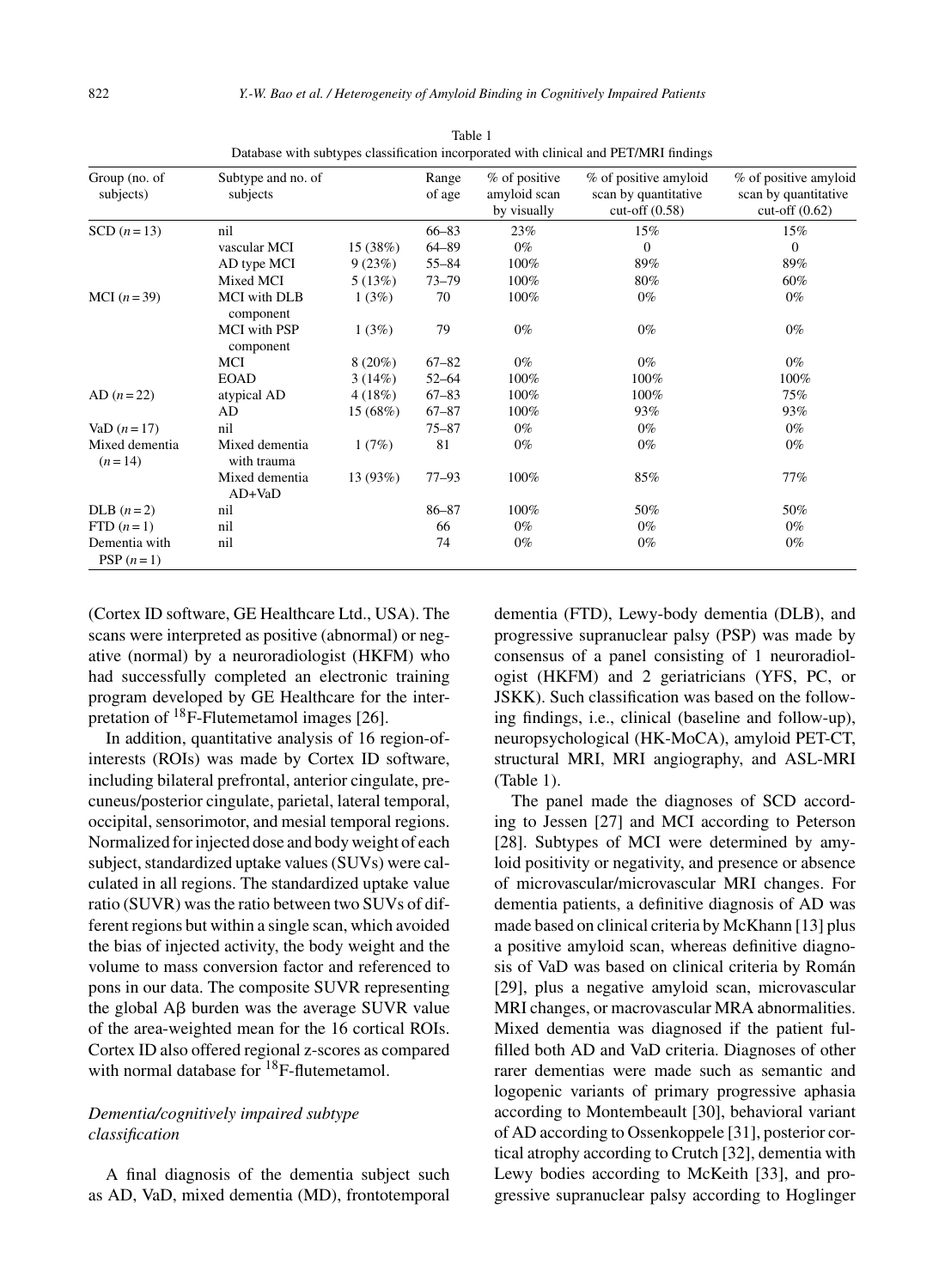Table 2

|                   |                      | $1$ ave $\epsilon$<br>Demographics |                |                                |  |  |  |
|-------------------|----------------------|------------------------------------|----------------|--------------------------------|--|--|--|
| Variable          | Diagnostic groups    |                                    |                |                                |  |  |  |
|                   | <b>SCD</b><br>$n=13$ | MCI<br>$n = 39$                    | AD<br>$n = 22$ | <b>OD</b><br>$n = 35$          |  |  |  |
| Age<br><b>Sex</b> | $72 \pm 7.43$        | $75 \pm 7.10$                      | $74 \pm 8.83$  | $81 \pm 5.51$ <sup>a,b,c</sup> |  |  |  |
| F                 | 9                    | 22                                 | 14             | 15                             |  |  |  |
| M                 | 4                    | 17                                 | 8              | 20                             |  |  |  |
| MoCA score        | $26 \pm 6.33$ d,e    | $21 \pm 3.86$ f,g                  | $12 \pm 6.24$  | $16 \pm 6.77$                  |  |  |  |

aOD compares with SCD \*\*\*. <sup>b</sup>OD compares with MCI<sup>\*\*\*</sup>. <sup>c</sup>OD compares with AD<sup>\*\*</sup>. <sup>d</sup>SCD compares with AD ∗∗∗∗. eSCD compares with OD ∗∗. fMCI compares with AD ∗∗∗∗. gMCI compares with OD ∗∗.

[34]. MR perfusion patterns by PCASL could provide supplementary information on a case-by-case basis.

#### *Statistical analysis*

The statistical analysis was by SPSS software (SPSS version 23.0.0, Chicago, IL, USA). The mean SUVR values (and their standard deviations) in all regions with normality of distribution were validated by the Shapiro-Wilk test. The categorical group difference (such as gender) was by Chi-square test. The group differences of continuous variables including HK-MoCA score and age were by One-Way ANOVA. The level of significance was classified with star labeling between two groups ( $p$  < 0.05; \*\* $p$  < 0.01; ∗∗∗*p* < 0.001; ∗∗∗∗*p* < 0.0001).

The statistical evaluations among groups were by ANCOVA test controlling for age and sex. Bonferroni was used as *post-hoc* multiple comparisons to establish differences of mean value in each global binding and specific regional binding.

Receiver-operating-characteristic (ROC) analysis with area under ROC curve (AUC) was to evaluate the optimal cortical regions to discriminate MCI from AD or non-AD dementias (OD). The accuracy of single ROI, as well as various combinations of ROIs, was from the logistic regression analysis. The corresponding Youden index ( = sensitivity+specificity - 1), optimal cutoff, sensitivity, and specificity were calculated. All *p* values are two-sided.

#### **RESULTS**

Between July 2017 and June 2019, 109 patients consecutively recruited from the memory clinic to participate in the study. The final cohort consisted of 13 SCD, 22 AD, 39 MCI, 17 VaD, 14 MD, 2 DLB, 1 PSP with dementia, and 1 FTD (Table 1). The etiologic sub-types of major diagnostic categories also listed (according to final diagnoses made by expert

panel). For MCI, underlying etiologies included AD pathologic change, vascular, DLB, and PSP components. AD patients further classified into typical and non-typical sub-types. Non-typical AD included three early-onset (EOAD) and four atypical (1 behavioral variant AD, 2 posterior cortical atrophy, and 1 logopenic variant of primary progressive aphasia) AD. Furthermore, VaD, MD, DLB, PSP, and FTD (semantic variant of primary progressive aphasia) subjects were subsequently grouped together as non-AD dementias (OD) group  $(n=35)$ .

Findings on demographic characteristics, and neuropsychological test scores of SCD, MCI, AD, and OD were in Table 2. There were no significant differences in age between all groups, except that OD had significantly higher age than SCD, MCI, and AD. There was no significant difference in sex among all sub-groups. The HK-MoCA scores were not significantly different in MCI and SCD but were significantly higher in both groups than AD and OD.

The 18F-Flutemetamol SUVR values (with SD) in both global and regional levels were presented in Table 3 according to the four groups, i.e., SCD, MCI, AD, and OD. With adjustment for age and sex, AD had significantly higher global  $A\beta$  retention than SCD (*p* < 0.0001), MCI (*p* < 0.0001), and OD  $(p<0.001)$ , while the remaining three groups showed no significant difference. Similarly, except mesial temporal region, all regional amyloid retention in AD was higher than the other three groups, but no significant difference among the three groups.

The global and regional <sup>18</sup>F-Flutemetamol SUVR in MCI (amyloid-positive and amyloid-negative subtypes), AD (typical and non-typical), and OD (amyloid-positive and amyloid-negative subtypes) are shown in Supplementary Table 1. The composite and regional SUVR of amyloid-positive MCI  $(0.69 \pm 0.12)$  showed no significant difference from typical AD  $(0.76 \pm 0.10)$ , non-typical AD (0.75  $\pm$  0.09), and amyloid-positive OD (0.70  $\pm$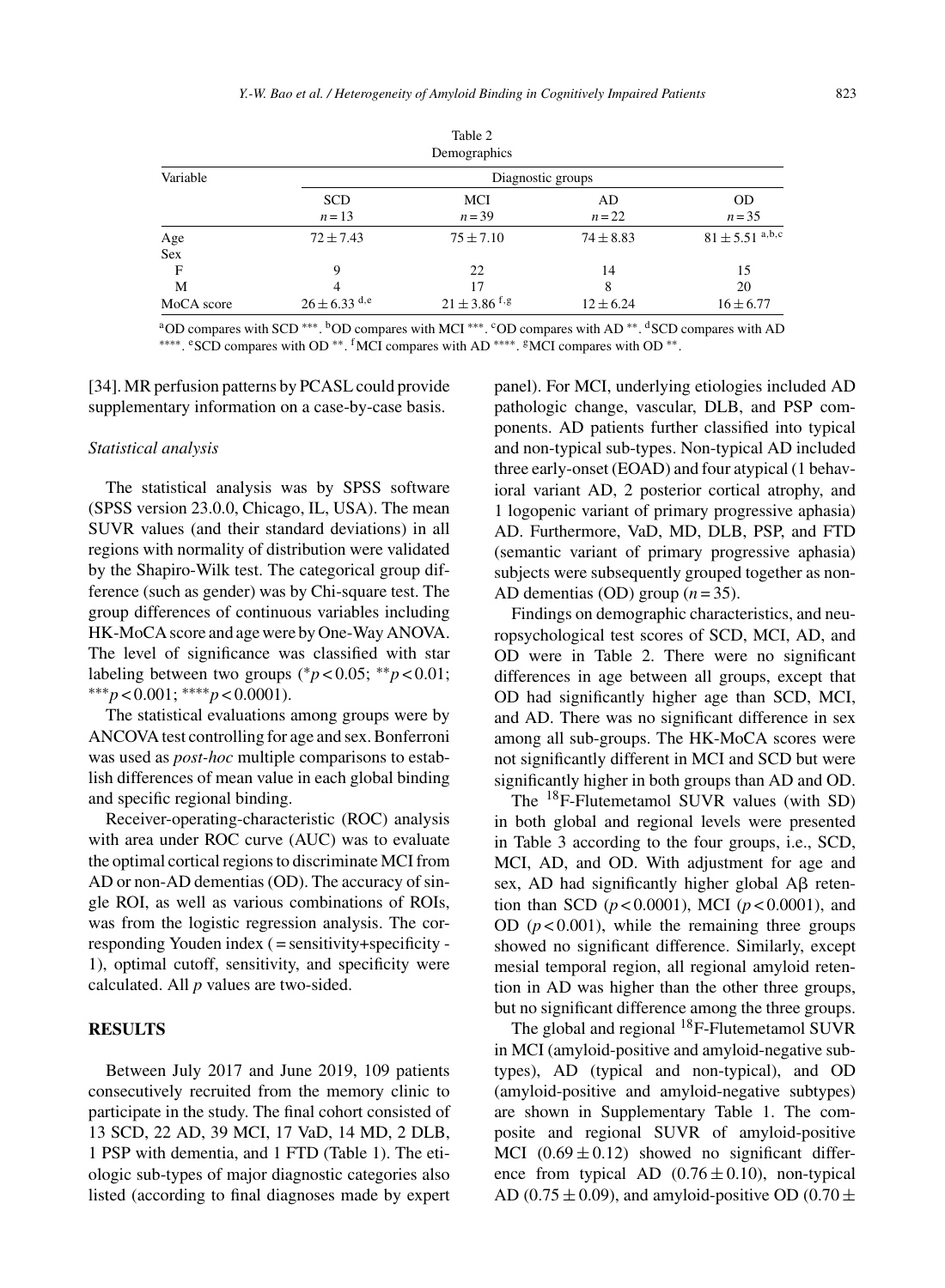|                     |                                        | SCD        | MCI        | AD         | <b>OD</b>  | <b>SCD</b> | <b>SCD</b> | <b>SCD</b> | MCI    | MCI       | AD        |
|---------------------|----------------------------------------|------------|------------|------------|------------|------------|------------|------------|--------|-----------|-----------|
|                     |                                        |            |            |            |            | versus     | versus     | versus     | versus | versus    | versus    |
|                     |                                        |            |            |            |            | AD         | MCI        | <b>OD</b>  | AD     | <b>OD</b> | <b>OD</b> |
| Global<br>binding   | composite<br><b>SUVR</b>               | 0.50(0.80) | 0.53(0.16) | 0.76(0.10) | 0.56(0.16) | ****       |            |            | ****   |           | ***       |
| Regional<br>binding | Prefrontal R                           | 0.46(0.80) | 0.50(0.16) | 0.73(0.11) | 0.53(0.16) | ****       |            |            | ****   |           | ***       |
|                     | Prefrontal L                           | 0.47(0.10) | 0.49(0.17) | 0.73(0.11) | 0.53(0.18) | ****       |            |            | ****   |           | **        |
|                     | Anterior<br>Cingulate R                | 0.50(0.08) | 0.53(0.18) | 0.74(0.14) | 0.57(0.14) | ****       |            |            | ****   |           | **        |
|                     | Anterior<br>Cingulate L                | 0.54(0.09) | 0.56(0.18) | 0.77(0.14) | 0.58(0.16) | $***$      |            |            | ****   |           | $**$      |
|                     | Precuneus/<br>posterior<br>cingulate R | 0.50(0.08) | 0.55(0.17) | 0.80(0.10) | 0.59(0.19) | ****       |            |            | ****   |           | ×.        |
|                     | Precuneus/<br>posterior<br>cingulate L | 0.54(0.10) | 0.58(0.16) | 0.83(0.10) | 0.61(0.18) | ****       |            |            | ****   |           | ***       |
|                     | Parietal R                             | 0.51(0.08) | 0.54(0.16) | 0.76(0.11) | 0.58(0.17) | ****       |            |            | ****   |           | *         |
|                     | Parietal L                             | 0.49(0.09) | 0.51(0.15) | 0.74(0.09) | 0.54(0.18) | ****       |            |            | ****   |           | ***       |
|                     | Temporal<br>Lateral R                  | 0.55(0.07) | 0.57(0.15) | 0.79(0.11) | 0.59(0.15) | ****       |            |            | ****   |           | ****      |
|                     | Temporal<br>Lateral L                  | 0.54(0.08) | 0.54(0.15) | 0.77(0.10) | 0.57(0.14) | ****       |            |            | ****   |           | ***       |
|                     | Occipital R                            | 0.56(0.08) | 0.56(0.11) | 0.73(0.13) | 0.59(0.12) | $***$      |            |            | ****   |           | **        |
|                     | Occipital L                            | 0.57(0.09) | 0.56(0.10) | 0.74(0.11) | 0.58(0.11) | $***$      |            |            | ****   |           | ****      |
|                     | Sensorimotor R                         | 0.47(0.06) | 0.49(0.11) | 0.63(0.08) | 0.52(0.12) | ****       |            |            | ****   |           | *         |
|                     | Sensorimotor L                         | 0.48(0.06) | 0.48(0.11) | 0.64(0.09) | 0.51(0.13) | ***        |            |            | ****   |           | **        |
|                     | Temporal<br>Mesial R                   | 0.51(0.03) | 0.49(0.07) | 0.52(0.59) | 0.49(0.06) |            |            |            |        |           |           |
|                     | Temporal<br>Mesial L                   | 0.49(0.03) | 0.47(0.08) | 0.51(0.06) | 0.48(0.07) |            |            |            |        |           |           |

Table 3 The mean values of global and regional binding according to diagnostic group (mean with SD)

∗*p* < 0.05; ∗∗*p* < 0.01; ∗∗∗*p* < 0.001; ∗∗∗∗*p* < 0.0001.

0.12). Similarly, amyloid-positive OD showed no significant difference from typical and non-typical AD. Conversely, amyloid-negative MCI  $(0.42 \pm 0.04)$ showed no significant difference from amyloidnegative OD (0.45  $\pm$  0.06), but significant differences from typical and non-typical AD, amyloid-positive MCI, and amyloid-positive OD. In view of small number of SCD subjects, the amyloid-positive (3/13) and amyloid-negative (10/13) subtypes were not included in the comparison.

Based on the established threshold (SUVR of 0.62) used for differentiating positive and negative scan in global binding [21], approximately 28% MCI subjects had positive global  $\overrightarrow{AB}$  burden while 91% AD and 31% of OD subjects had positive PET scan (Fig. 1A). In Fig. 1B, applying the global cut-off derived from our study (0.58), 31% MCI, 95% AD, and 34% OD had positive amyloid burden.

Figure 2 showed the comparison between visual, and composite quantitative SUVR, i.e., based on established SUVR threshold of 0.62 [21] or optimal cut-off derived from current study of 0.58 in the



Fig. 1. A) mean global  $\overrightarrow{AB}$  binding in MCI, AD, and OD groups with given threshold  $(0.62)$ ; B) mean global A $\beta$  binding in MCI, AD, and OD groups with calculated optimal cut off (0.58).

classification of disease groups. The visual method had the highest positive detection, with high concordance between the visual and quantitative classification. The percentage concordance between visual read, and quantitative SUVR at the threshold of 0.58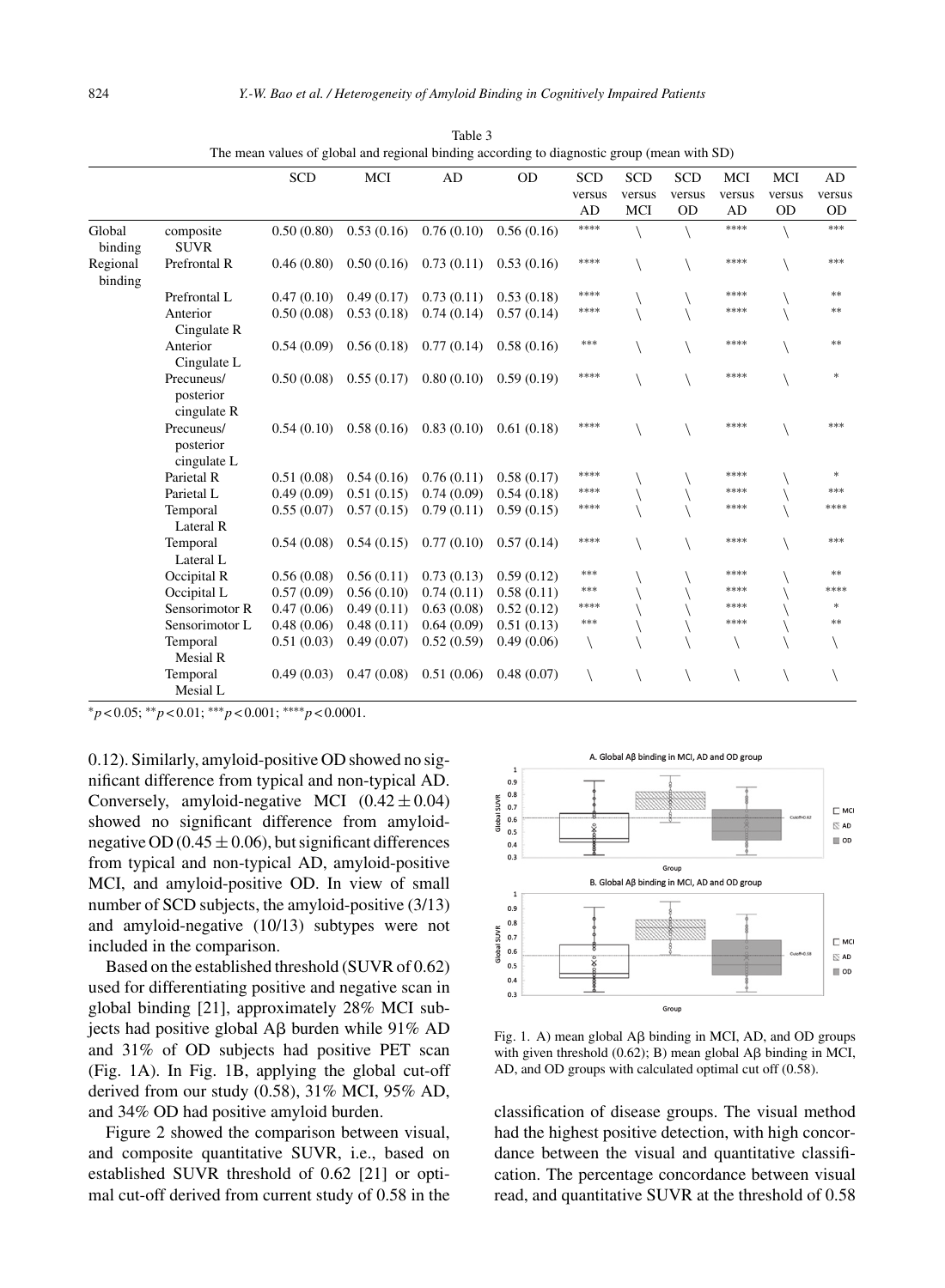(current study) and 0.62 (according to Thurfjell) was summarized in Table 4. In 109 subjects, the concordance was 92.7% (101/109) and 89.9% (98/109) at the threshold of 0.58 and 0.62, respectively. The Cohen's kappa of visual versus quantitative threshold of 0.58 and 0.62 were 0.853 and 0.799, representing strong and moderate to strong agreement, respectively.

In the ROC analysis, using global SUVR (with cut-offs of 0.58 and 0.46, respectively), AUC-0.868, Sensitivity-100%; Specificity-69%, Accuracy-79%, and AUC-0.588, Sensitivity-74%; Specificity-51%, Accuracy-59% were achieved in differentiating MCI from AD, and MCI from OD, respectively (Table 5).

Using regional SUVR in differentiating MCI from AD (Table 5), the largest AUC was 0.896 in the left occipital region (100% sensitivity, 72% specificity, 82% accuracy). The left lateral temporal region presented the second largest AUC of 0.888 (96% sensitivity, 74% specificity, 79% accuracy), and followed by left parietal region with AUC of 0.885 (100% sensitivity, 67% specificity, and 80% accuracy).

For the differentiation of MCI and OD (Table 5), the right occipital region was optimal with the largest AUC value of 0.608 (86% sensitivity, 41% specificity, and 61% accuracy). The left occipital region and left precuneus/posterior cingulate had relatively close



Fig. 2. Number of amyloid positive subjects based on visual judgement and quantitative cutoff among groups.

AUC values to right occipital region, being 0.602 and 0.590, respectively.

For the differentiation of MCI and AD groups, combining left lateral temporal and left occipital lobes yield the highest AUC (0.901) as compared to other single ROI or combined ROIs. The sensitivity, specificity and accuracy were 86%, 85% and 57% respectively. The corresponding optimal cutoff was 0.42. In differentiating between MCI and OD groups, the highest AUC value (0.608) was by using right occipital lobe only (Table 5).

Supplementary Figures 1, 2, and 3 showed the ROC curves in discriminating between MCI and AD, MCI and OD, and OD and AD respectively.

## **DISCUSSION**

## *Amyloid binding in SCD, MCI, AD, and non-AD dementia*

We found that AD had significantly higher global and regional (except mesial temporal)  $\mathsf{A}\mathsf{B}$  retention than SCD, MCI, and OD, while the rest of the three groups showed no significant difference. However, the composite and regional  $^{18}$ F-Flutemetamol SUVR of amyloid-positive MCI showed no significant difference from typical AD, non-typical AD, and amyloid-positive OD.

Similar to a neuropathological study [5], multiple underlying etiologies were found in the current MCI cohort, including AD pathologic change (23%), purely vascular (38%), mixed AD and vascular (13%), other underlying causes such as DLB (3%) and PSP (3%), and non-specific with the clinical syndrome only (20%). It was typical to find a bivariate distribution for amyloid in the MCI population [35], with approximately half of the subjects evidencing a higher level of amyloid resembling AD and

| Table 4                                                      |
|--------------------------------------------------------------|
| Concordance between visual method and quantitative threshold |

|            |                                             | No. of concordant cases | % of concordance | Cohen's kappa |
|------------|---------------------------------------------|-------------------------|------------------|---------------|
| <b>SCD</b> | visual versus quantitative threshold (0.62) | 12                      | 92%              |               |
|            | visual versus quantitative threshold (0.58) | 12                      | 92%              |               |
| <b>MCI</b> | visual versus quantitative threshold (0.62) | 35                      | 90%              |               |
|            | visual versus quantitative threshold (0.58) | 36                      | 92%              | nil           |
| <b>OD</b>  | visual versus quantitative threshold (0.62) | 31                      | 89%              |               |
|            | visual versus quantitative threshold (0.58) | 32                      | 91%              |               |
| AD         | visual versus quantitative threshold (0.62) | 20                      | 91%              |               |
|            | visual versus quantitative threshold (0.58) | 21                      | 95%              |               |
| All groups | visual versus quantitative threshold (0.62) | 98                      | 90%              | 0.799         |
|            | visual versus quantitative threshold (0.58) | 101                     | 93%              | 0.853         |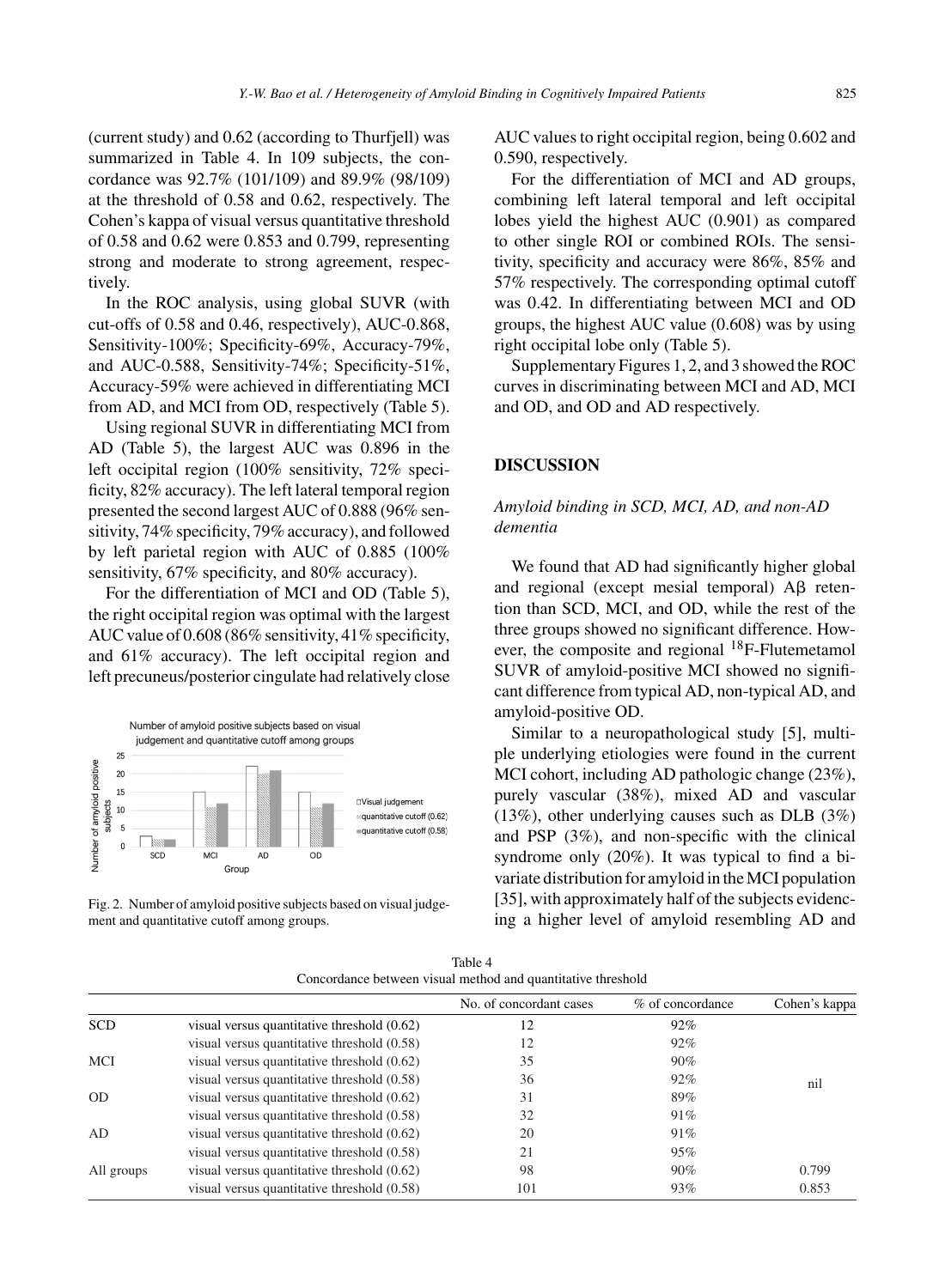|           | Comparison Optimal region                                               | Cutoff | Sensitivity | Specificity | Youden<br>index | Accuracy | <b>PPV</b> | <b>NPV</b> | <b>AUC</b>             |
|-----------|-------------------------------------------------------------------------|--------|-------------|-------------|-----------------|----------|------------|------------|------------------------|
| MCI       | Composite                                                               | 0.58   | 100%        | 69%         | 0.692           | 79%      | 64%        | 96%        | $0.868(0.778 - 0.957)$ |
| versus    | Occipital left                                                          | 0.57   | 100%        | 72%         | 0.718           | 82%      | 68%        | 97%        | $0.896(0.818 - 0.974)$ |
| AD        | Lateral Temporal left                                                   | 0.60   | 96%         | 74%         | 0.699           | 79%      | 66%        | 91%        | $0.888(0.805 - 0.971)$ |
|           | Parietal left                                                           | 0.52   | 100%        | 67%         | 0.667           | 80%      | 65%        | 100%       | $0.885(0.802 - 0.967)$ |
|           | <b>Lateral Temporal</b><br>Left+Occipital left                          | 0.42   | 86%         | 85%         | 0.71            | 57%      | 45%        | 81%        | $0.901(0.824 - 0.978)$ |
|           | Lateral Temporal<br>Left+Parietal left                                  | 0.14   | 100%        | 89%         | 0.692           | 59%      | 47%        | 100%       | $0.888(0.806 - 0.969)$ |
|           | Occipital left+Parietal left                                            | 0.48   | 86%         | 87%         | 0.736           | 57%      | 45%        | 78%        | $0.893(0.812 - 0.973)$ |
|           | Lateral Temporal<br>Left+Occipital left+Parietal<br>left                | 0.47   | 86%         | 87%         | 0.736           | 61%      | 48%        | 86%        | $0.889(0.807 - 0.972)$ |
| MCI       | Composite                                                               | 0.46   | 74%         | 51%         | 0.256           | 59%      | 56%        | 64%        | $0.588(0.457 - 0.719)$ |
| versus    | Occipital right                                                         | 0.50   | 86%         | 41%         | 0.267           | 61%      | 56%        | 69%        | $0.608(0.478 - 0.739)$ |
| <b>OD</b> | Occipital left                                                          | 0.54   | 69%         | 59%         | 0.276           | 59%      | 57%        | 62%        | $0.602(0.470 - 0.734)$ |
|           | Precuneus/posterior cingulate<br>left                                   | 0.50   | 71%         | 51%         | 0.227           | 59%      | 56%        | 65%        | $0.590(0.459 - 0.721)$ |
|           | Occipital left+Occipital right                                          | 0.41   | 94%         | 31%         | 0.251           | 57%      | 53%        | 71%        | $0.595(0.465 - 0.724)$ |
|           | Occipital<br>right+Precuneus/posterior<br>cingulate left                | 0.47   | 57%         | 64%         | 0.212           | 58%      | 56%        | 61%        | $0.590(0.459 - 0.721)$ |
|           | Occipital<br>left+Precuneus/posterior<br>cingulate left                 | 0.45   | 71%         | 56%         | 0.278           | 62%      | 58%        | 68%        | $0.592(0.460 - 0.725)$ |
|           | Occipital left+Occipital<br>right+Precuneus/posterior<br>cingulate left | 0.45   | 63%         | 54%         | 0.167           | 57%      | 54%        | 61%        | $0.581(0.450 - 0.711)$ |
| AD versus | Composite                                                               | 0.58   | 100%        | 66%         | 0.657           | 77%      | 64%        | 96%        | $0.830(0.724 - 0.936)$ |
| <b>OD</b> | Occipital left                                                          | 0.57   | 100%        | 63%         | 0.629           | 77%      | 64%        | 96%        | $0.853(0.757 - 0.948)$ |
|           | Lateral Temporal left                                                   | 0.59   | 100%        | 66%         | 0.657           | 77%      | 64%        | 96%        | $0.842(0.741 - 0.942)$ |
|           | Lateral Temporal right                                                  | 0.62   | 100%        | 63%         | 0.629           | 75%      | 62%        | 96%        | $0.835(0.733 - 0.937)$ |
|           | Occipital left+Lateral<br>Temporal left                                 | 0.21   | 96%         | 71%         | 0.669           | $81\%$   | 68%        | 96%        | $0.855(0.759 - 0.950)$ |
|           | Occipital left+Lateral<br>Temporal right                                | 0.26   | 96%         | 69%         | 0.641           | 77%      | 65%        | 92%        | $0.842(0.742 - 0.942)$ |
|           | Lateral Temporal<br>right+Lateral Temporal left                         | 0.21   | 100%        | 66%         | 0.657           | 79%      | 65%        | 100%       | $0.849(0.752 - 0.946)$ |
|           | Lateral Temporal left+Lateral<br>Temporal right+Occipital<br>left       | 0.20   | 100%        | 66%         | 0.657           | 79%      | 65%        | 100%       | $0.844(0.745 - 0.943)$ |

Table 5 Sensitivity, specificity, cutoff, Youden index, accuracy, and AUC values of the optimal single and combined ROIs based on the AUC between groups

half showing lower levels similar to healthy controls. 38.5% of MCI was amyloid-positive in our cohort by visual rating, including AD pathologic change, mixed AD pathologic and vascular changes, and DLB.

An interesting finding of current study was that 18F-Flutemetamol PET demonstrated no significant difference in magnitude (Supplementary Table 1) or topological distribution (Supplementary Figure 4) of amyloid burden between amyloid-positive MCI and AD (including typical and non-typical subtypes). This was in contradistinction to the findings in pathological studies, which suggested intermediate levels of neuritic plaques and neurofibrillary tangles in amnesic MCI [6, 7]. This discrepancy

may be explained by the fact that different plaque types exist [36, 37] and the amyloid tracer binding does not necessarily reflect the density of neuritic plaques. False-positive cases had mainly diffuse amyloid plaques, i.e., plaques without neuritic pathology or dense amyloid core [38, 39].

Controversies in MCI studies still exist, such as the threshold necessary for the burden to be pathological, the existence of neural tolerance or compensation effects, the effects of the severity and location of the pathology, the presence of disease comorbidity, brain reserve and age [6]. A previous study [19] showed that 18F-Flutemetamol PET-CT was not sensitive enough to detect initial stages of amyloid pathologies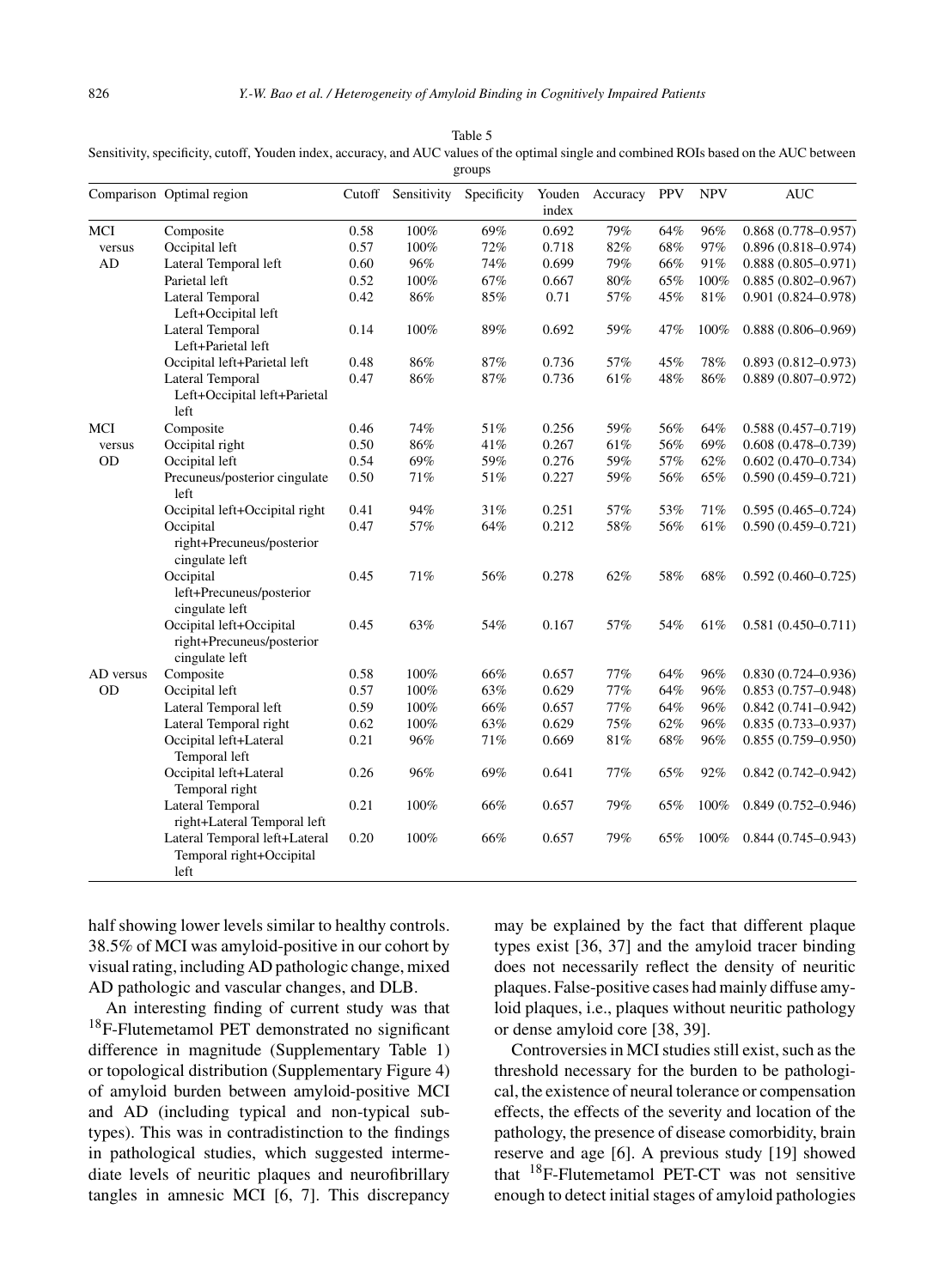in pathologically diagnosed pre-AD (non-demented individuals with AD pathology). Hence, visually or supra-threshold amyloid-positive MCI patient by <sup>18</sup>F-Flutemetamol PET-CT could represent very late stage of the syndrome or prodromal AD [3].

Moreover, the global and regional amyloid burden in amyloid-positive OD (including mixed AD and VaD, and DLB) showed no significant difference from amyloid-positive MCI, and AD. Hence, the presence of disease comorbidities in OD might not influence the progressive accumulation of amyloid.

Taken together, we should recognize the heterogeneity of amyloid binding by  $^{18}$ F-Flutemetamol PET-CT in clinical syndromes like MCI and OD, which included amyloid-positive and amyloidnegative patients. Such amyloid-positive MCI (AD and mixed types) and OD (mixed and DLB types) had similarly high <sup>18</sup>F-Flutemetamol SUVR as AD, suggesting a late stage of the disease. As the majority of MCI  $(61.5\%)$  and OD  $(57.1\%)$  were amyloidnegative, the use of 18F-Flutemetamol PET-CT could easily differentiate such patients from AD. The SUVR overlap of amyloid-positive MCI (or prodromal AD) and amyloid-positive OD (predominantly mixed AD/vascular dementia) with AD might lead to false-positive results but could be remedied by clinical evaluation. Indeed, the clinical management of prodromal AD and mixed dementia did not differ drastically from pure AD. In clinical practice, amyloid PET has particular value in demonstrating the absence of AD pathology, but such an indication was not mentioned 'or underemphasized' in the *AUC* proposed by Amyloid Imaging Task Force [23]. The subsequent discussion showed the efficacy (mainly negative predictive value) of the quantitative SUVR in differentiating cognitively impaired subjects (such as SCD, MCI, or OD) without AD pathology from AD in a real-life clinical setting.

Another important finding was that no significant difference in magnitude of global and regional amyloid burden in typical versus non-typical (early onset and atypical) AD patients (Supplementary Table 1). We found high amyloid binding in posterior cingulate/precuneus, lateral temporal, anterior cingulate, and parietal regions in AD. In accordance with prior studies, highest amyloid binding was seen in the precuneus [10, 40–43] and anterior cingulate [42, 43] in typical AD.

Previous studies reported in early onset AD that left superior temporal and cuneus [44], lateral temporal [40, 45, 46], parietal [46–48], and occipital [45, 46, 48] regions demonstrate increased Aβ. Non-memory

AD phenotypes with 'atypical' clinical presentations have been recognized and are more frequently seen in patients with early onset of AD [49]. Posterior cortical atrophy (occipitotemporal or biparietal variants) includes presentation with higher cortical visual dysfunction, or a constellation of parietal dysfunctions such as dyspraxia and dyscalculia. Fluent and non-fluent aphasia syndromes, logopenic progressive aphasia, and prominent executive dysfunction (behavioral or frontal variant) could be presentations of AD. In our cohort of non-typical AD consisting of 3 early-onset and 4 atypical (1 behavioral variant AD, 2 posterior cortical atrophy, and 1 logopenic variant of primary progressive aphasia) patients, a higher amyloid burden in the occipital regions were present, although not statistically different from typical AD. However, larger sample size is required to validate the finding.

In view of small sample size of SCD subjects, due caution in interpretation was required. The amyloidpositivity (3/13) was only 23% in our cohort, in contradistinction to a prior study showing much higher  $(8/14 = 57\%)$  amyloid PIB positivity [50]. Unlike other studies [51], our study showed a similar global neocortical amyloid uptake in SCD and MCI. In our SCD cohort, 8 had no related clinical history (2 being amyloid-positive), while 3 had depression (one being amyloid-positive), 1 with family history of dementia, and 1 with alcoholic abuse. There was significant association between SCD and depression [52] and higher risk of developing MCI/dementia when depression and SCD cooccurred [53]. Therefore, it is important to ascertain the presence of premorbid psychiatric conditions in SCD patients recruited in different studies prior to any comparison.

# *Visual versus* <sup>18</sup>*F-Flutemetamol supra-threshold SUVR cut-off in differentiation of patient groups*

There was a high concordance of detection of amyloid positivity by visual and optimal cut-off threshold of 0.58 (used in current study) and the established cutoff threshold of 0.62 [21] in all patient groups, being 93% and 90% respectively.

Thurfjell et al. [21] achieved in a 99.4% (171/172) concordance between quantitative and visual characterization of  $^{18}$ F Flutametamol scans. However, in their test cohort of 172 subjects, 59 were healthy volunteers (34.3%), which would facilitate a higher concordance.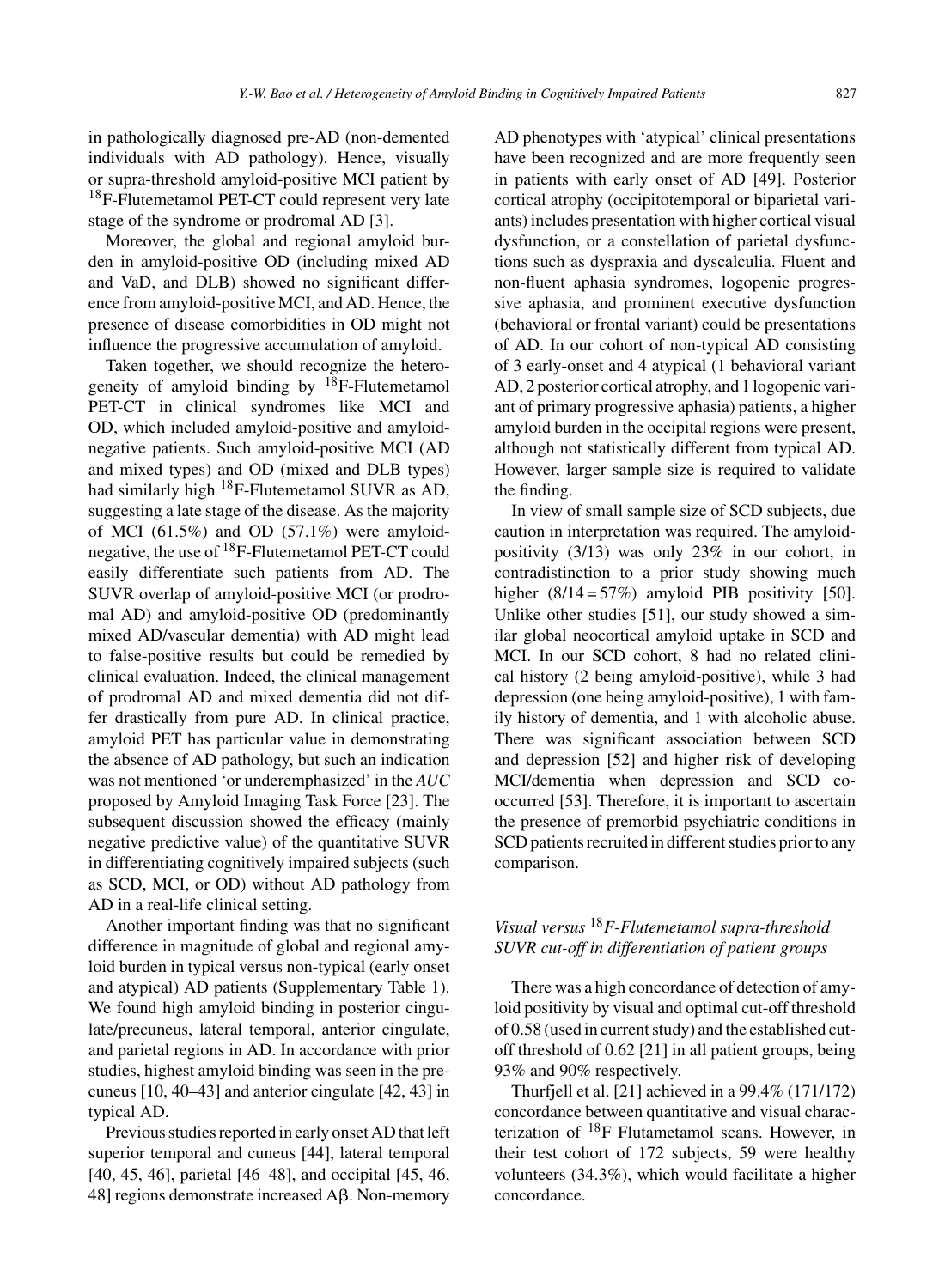The quantitative threshold derived from current study (0.58) was the same as one of the 3 thresholds adopted in Thurfjell's study (i.e., 0.62, 0.58, and 0.56). In their study, there was no significant difference in concordance by using 0.58 and 0.62 as threshold.

# *Efficacy of* <sup>18</sup>*F-flutemetamol PET in differentiating MCI from AD, and MCI from OD*

In this study, quantitative global and regional  $\mathsf{A}\mathsf{B}$  binding by <sup>18</sup>F-flutemetamol PET could be employed to discriminate between AD and MCI. Our results concurred with a prior study using quantitative evaluation. Using  $^{11}$ C-PIB, Jack and colleagues [43] reported an AUC value of 0.85 in discriminating amnesic MCI from AD using global retention. The AUC result of 0.869 in the current study (Table 5) was on par with their study, albeit in a more real-life setting since our MCI cohort was composed of different subtypes (Table 1), and cognitively impaired subjects were consecutively recruited.

The high efficacy, i.e., 100% sensitivity, 69% specificity, and 79% accuracy (Table 4) could be due to two reasons: 1) only 15/39 (38.5%) subjects in our MCI cohort were amyloid positive on visual rating, and 2) mean SUVR of MCI was lower than AD  $(0.53 \pm 0.16 \text{ versus } 0.76 \pm 0.10, \text{ Table 2}).$  The prevalence of amyloid positivity in this cohort was lower than that of a prior meta-analysis, which found 54.6% for age of 75 [54]. In addition, higher amyloid load in AD than MCI [10, 43], and in amnesic MCI (aMCI) than non-amnesic MCI (naMCI) subjects [55] were previously reported.

Regional binding in left lateral temporal, and left occipital cortices achieved high AUC (0.888 and 0.896, respectively) in differentiating between MCI and AD (Table 5). Combining two ROIs (left lateral temporal with left occipital), the AUC value (0.901) was higher than using left lateral temporal or occipital lobe alone. The occipital neocortex is affected by  $A\beta$ deposition later than the basal part of the frontal and temporal lobes according to the hierarchical regional progression pattern [20, 56, 57]. Since amyloid deposition in the occipital lobe (visual isocortex) represent a late stage of the AD (Stage C, Braak & Braak classification), it was not surprising that the region provided the best discrimination of AD from MCI.

Although amyloid-positive MCI (AD and mixed types) had similarly high  $^{18}$ F-Flutemetamol SUVR as AD, the majority of MCI (61.5%) were amyloidnegative. Hence, the occipital regional SUVR might provide the best discrimination of AD from MCI as a whole group than other regions. It is rather surprising to find amyloid binding in the occipital cortex in amyloid-positive MCI as such deposition should occur along with the advancement of AD. However, Jack et al. proposed that subjectspecific lag in time between biomarker evidence of in-situ AD pathophysiology and the emergence of cognitive impairment is probably mediated by differences in cognitive reserve [58]. Hatashita et al. [9] found that in MCI patients with long conversion, cortical PIB SUVR at baseline did not significantly differ from that in MCI patients with short conversion. The factors related to cognitive reserve or other downstream factors could affect cognitive decline and long duration of progression from MCI to AD.

The efficacy of  $^{18}F$ -flutemetamol binding in the discrimination of MCI and OD groups was much less satisfactory using global and regional SUVR (Table 5 and Supplementary Figure 2). The reason was due to a similar heterogeneity of MCI and OD in composition and greater overlap in SUVR between the two groups (Fig. 1A and 1B). Comparable to a prior study on probable AD [5], we found presence of mixed pathologies. The proportion of amyloidnegative non-AD dementia in our OD cohort (i.e., 20/35) was 57.1%. The majority was due to VaD as in the real-life setting [59, 60].

In a nutshell, quantitative global or regional SUVR by <sup>18</sup>F-flutemetamol PET differentiated MCI from AD with high efficacy, but lower efficacy from non-AD dementias, in the setting of a specialized memory clinic for patients with cognitive impairment. The most significant finding was the high (approaching 100%) negative predictive value (NPV) of quantitative 18F-flutemetamol PET in differentiating MCI from AD using appropriate cut-off (Table 5). A previous  $^{18}$ F-flutemetamol PET quantitative study [61] reported a sensitivity of 89% and a specificity of 80%, based on progression from amnesic MCI to AD at 2 years of follow-up. Another similar study [62] found a sensitivity of 64% and a specificity of 69%, at 3 years of follow-up. Our study on the use of 18F-flutemetamol SUVR as a biomarker might be more relevant and applicable in a busy clinical setting, instead of a delayed verification approach based on long-term follow-up and clinical diagnosis.

In other clinical settings, studies have found amyloid PET could increase diagnostic confidence and alter management plan in MCI/dementia [63–67].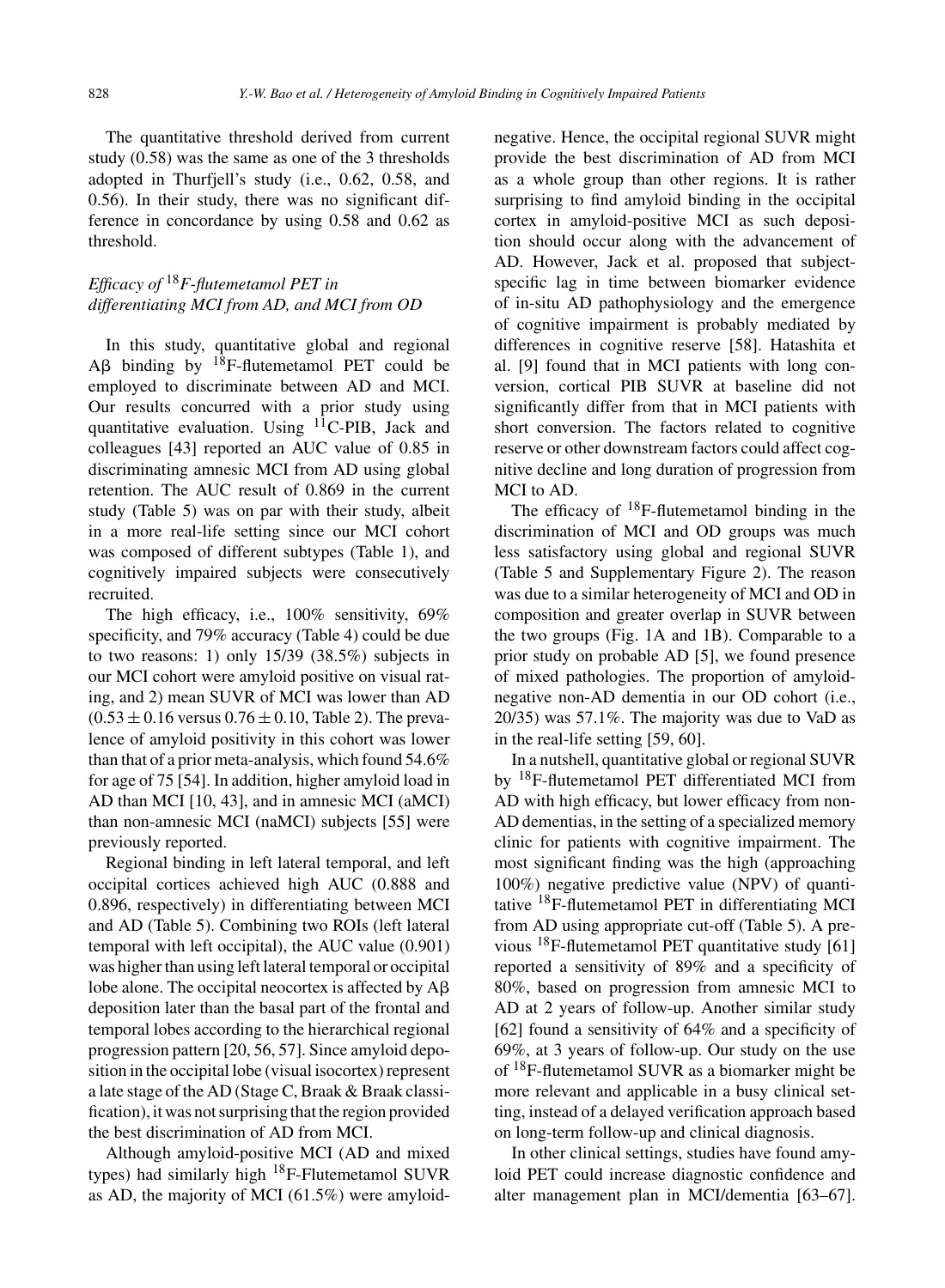A meta-analysis on the impact of amyloid PET imaging in the memory clinic [68] revealed at a pooled effect of change in diagnosis of 35.2% (95% CI 24.6–47.5). However, such studies did not provide efficacy indices for the diagnostic test to be usable clinically.

Our study has the following limitations: Firstly, the sample size is limited. However, the study conducted in a real-life clinical setting and patient recruitment was consecutive. Secondly, final diagnosis of each subject was not by histopathology as gold standard. The widespread use of both *in vivo* amyloid and tau PET imaging for characterization of AD and its phenotypes would be a good substitute of histopathology in the future [1, 12]. To avoid misunderstanding, we want to emphasize that the final diagnosis was mainly based on clinical criteria, supported by structural MRI (microvascular MRI changes or macrovascular MRA abnormalities), imaging biomarkers (such as MR perfusion pattern, hippocampal atrophy and amyloid PET-CT), and neuropsychological (HK-MoCA) scores. Amyloid positivity was a criterion to differentiate AD-related pathologic change from non-AD pathology. In reality, the amyloid status might not influence the final diagnosis. For example, a diagnosis of DLB was made on clinical ground with support by MR perfusion, since such patients might be amyloid positive or negative.

Thirdly, no  $APOE \varepsilon$ 4 status was determined, which closely correlated with dysregulation of amyloid deposition [69]. Finally, multimodal imaging may be better than single modality and should be further investigated [61, 62, 70].

In summary, cognitive impaired subjects such as SCD, MCI, and non-AD dementia show heterogeneity in amyloid binding, as compared to AD. Nonetheless, amyloid-positive MCI, AD (typical and non-typical) and amyloid-positive non-AD dementia showed no significant difference in amyloid burden and topology. There is a high concordance of visual versus supra-threshold SUVR cut-off in detection of amyloid positivity using 18F-Flutemetamol PET-CT. Quantitative global or regional  $^{18}$ F-flutemetamol SUVR differentiated MCI from AD with high efficacy (NPV approaching 100%), but lower efficacy from non-AD dementias. In a real-life clinical setting (busy memory clinic), the major benefit of the test was to differentiate cognitively impaired patients (either SCD, MCI, or OD) without AD-related-amyloidpathology from AD, which was under-emphasized in the current *AUC* proposed by Amyloid Imaging Task Force.

### **ACKNOWLEDGMENTS**

We would like to thank the State Key Laboratory of Brain and Cognitive Sciences, HKU for research funding.

Authors' disclosures available online [\(https://](https://www.j-alz.com/manuscript-disclosures/20-0890r1) www.j-alz.com/manuscript-disclosures/20-0890r1).

### **SUPPLEMENTARY MATERIAL**

The supplementary material is available in the electronic version of this article: [https://dx.doi.org/](https://dx.doi.org/10.3233/JAD-200890) 10.3233/JAD-200890.

#### **REFERENCES**

- [1] Jack CR, Jr., Bennett DA, Blennow K, Carrillo MC, Dunn B, Haeberlein SB, Holtzman DM, Jagust W, Jessen F, Karlawish J, Liu E, Molinuevo JL, Montine T, Phelps C, Rankin KP, Rowe CC, Scheltens P, Siemers E, Snyder HM, Sperling R, Contributors (2018) NIA-AA Research Framework: Toward a biological definition of Alzheimer's disease. *Alzheimers Dement* **14**, 535-562.
- [2] Edmonds EC, Delano-Wood L, Jak AJ, Galasko DR, Salmon DP, Bondi MW (2016) "Missed" mild cognitive impairment: High false-negative error rate based on conventional diagnostic criteria. *J Alzheimers Dis* **52**, 685-691.
- [3] Dubois B, Albert M (2004) Amnestic MCI or prodromal Alzheimer's disease? *Lancet Neurol* **3**, 246-248.
- [4] Petersen RC, Caracciolo B, Brayne C, Gauthier S, Jelic V, Fratiglioni L (2014) Mild cognitive impairment: A concept in evolution. *J Intern Med* **275**, 214-228.
- [5] Schneider JA, Arvanitakis Z, Leurgans SE, Bennett DA (2009) The neuropathology of probable Alzheimer disease and mild cognitive impairment. *Ann Neurol* **66**, 200-208.
- [6] Stephan BCM, Hunter S, Harris D, Llewellyn DJ, Siervo M, Matthews FE, Brayne C (2012) The neuropathological profile of mild cognitive impairment (MCI): A systematic review. *Mol Psychiatry* **17**, 1056.
- [7] Petersen RC, Parisi JE, Dickson DW, Johnson KA, Knopman DS, Boeve BF, Jicha GA, Ivnik RJ, Smith GE, Tangalos EG, Braak H, Kokmen E (2006) Neuropathologic features of amnestic mild cognitive impairment. *Arch Neurol* **63**, 665-672.
- [8] Mitchell AJ, Shiri-Feshki M (2009) Rate of progression of mild cognitive impairment to dementia–meta-analysis of 41 robust inception cohort studies. *Acta Psychiatr Scand* **119**, 252-265.
- [9] Hatashita S, Wakebe D (2017) Amyloid- $\beta$  deposition and long-term progression in mild cognitive impairment due to Alzheimer's disease defined with amyloid PET imaging. *J Alzheimers Dis* **57**, 765-773.
- [10] Forsberg A, Engler H, Almkvist O, Blomquist G, Hagman G, Wall A, Ringheim A, Långström B, Nordberg A (2008) PET imaging of amyloid deposition in patients with mild cognitive impairment. *Neurobiol Aging* **29**, 1456-1465.
- [11] Dubois B, Feldman HH, Jacova C, Hampel H, Molinuevo JL, Blennow K, Dekosky ST, Gauthier S, Selkoe D, Bateman R, Cappa S, Crutch S, Engelborghs S, Frisoni GB, Fox NC, Galasko D, Habert M-O, Jicha GA, Nordberg A (2014)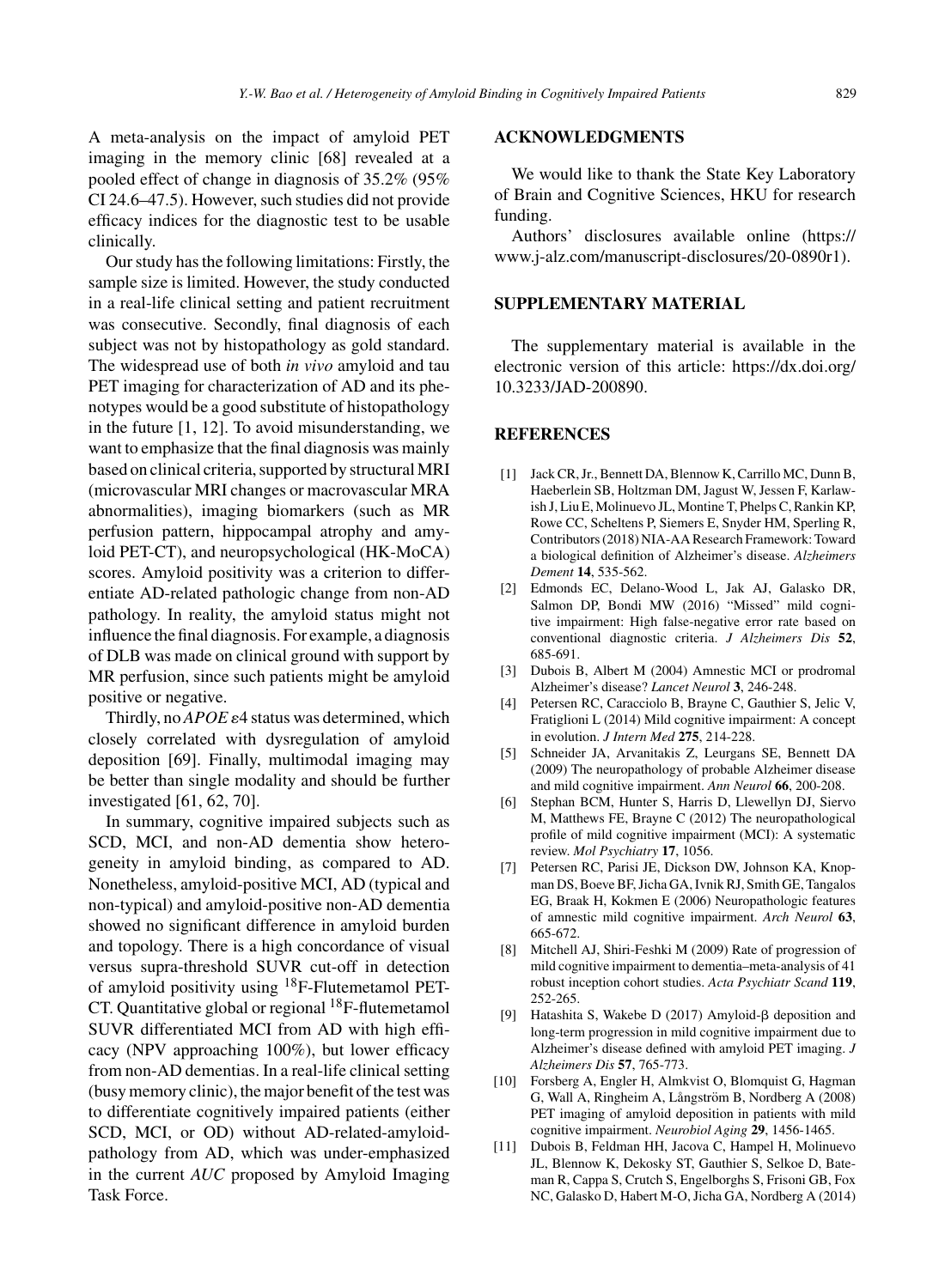Advancing research diagnostic criteria for Alzheimer's disease: The IWG-2 criteria. *Lancet Neurol* **13**, 614-629.

- [12] Albert MS, Dekosky ST, Dickson D, Dubois B, Feldman HH, Fox NC, Gamst A, Holtzman DM, Jagust WJ, Petersen RC, Snyder PJ, Carrillo MC, Thies B, Phelps CH (2011) The diagnosis of mild cognitive impairment due to Alzheimer's disease: Recommendations from the National Institute on Aging-Alzheimer's Association workgroups on diagnostic guidelines for Alzheimer's disease. *Alzheimers Dement* **7**, 270-279.
- [13] McKhann GM, Knopman DS, Chertkow H, Hyman BT, Jack CR, Kawas CH, Klunk WE, Koroshetz WJ, Manly JJ, Mayeux R, Mohs RC, Morris JC, Rossor MN, Scheltens P, Carrillo MC, Thies B, Weintraub S, Phelps CH (2011) The diagnosis of dementia due to Alzheimer's disease: Recommendations from the National Institute on Aging-Alzheimer's Association workgroups on diagnostic guidelines for Alzheimer's disease. *Alzheimers Dement* **7**, 263-269.
- [14] Zhang S, Smailagic N, Hyde C, Noel-Storr AH, Takwoingi Y, McShane R, Feng J (2014) (11)C-PIB-PET for the early diagnosis of Alzheimer's disease dementia and other dementias in people with mild cognitive impairment (MCI). *Cochrane Database Syst Rev* **2014**, CD010386.
- [15] Martinez G, Vernooij RW, Fuentes Padilla P, Zamora J, Bonfill Cosp X, Flicker L (2017) 18F PET with florbetapir for the early diagnosis of Alzheimer's disease dementia and other dementias in people with mild cognitive impairment (MCI). *Cochrane Database Syst Rev* **11**, CD012216.
- [16] Martinez G, Vernooij RW, Fuentes Padilla P, Zamora J, Flicker L, Bonfill Cosp X (2017) 18F PET with flutemetamol for the early diagnosis of Alzheimer's disease dementia and other dementias in people with mild cognitive impairment (MCI). *Cochrane Database Syst Rev* **11**, CD012884.
- [17] Martinez G, Vernooij RW, Fuentes Padilla P, Zamora J, Flicker L, Bonfill Cosp X (2017) 18F PET with florbetaben for the early diagnosis of Alzheimer's disease dementia and other dementias in people with mild cognitive impairment (MCI). *Cochrane Database Syst Rev* **11**, CD012883.
- [18] Vandenberghe R, Van Laere K, Ivanoiu A, Salmon E, Bastin C, Triau E, Hasselbalch S, Law I, Andersen A, Korner A, Minthon L, Garraux G, Nelissen N, Bormans G, Buckley C, Owenius R, Thurfjell L, Farrar G, Brooks DJ (2010) 18Fflutemetamol amyloid imaging in Alzheimer disease and mild cognitive impairment: A phase 2 trial. *Ann Neurol* **68**, 319-329.
- [19] Thal DR, Beach TG, Zanette M, Heurling K, Chakrabarty A, Ismail A, Smith APL, Buckley C (2015) [18F]flutemetamol amyloid positron emission tomography in preclinical and symptomatic Alzheimer's disease: Specific detection of advanced phases of amyloid- $\beta$  pathology. Alzheimers *Dement* **11**, 975-985.
- [20] Grothe JM, Barthel JH, Sepulcre JJ, Dyrba JM, Sabri JO, Teipel JS (2017) *In vivo* staging of regional amyloid deposition. *Neurology* **89**, 2031-2038.
- [21] Thurfjell L, Lilja J, Lundqvist R, Buckley C, Smith A, Vandenberghe R, Sherwin P (2014) Automated quantification of 18F-Flutemetamol PET activity for categorizing scans as negative or positive for brain amyloid: Concordance with visual image reads. *J Nucl Med* **55**, 1623.
- [22] Johnson KA, Minoshima S, Bohnen NI, Donohoe KJ, Foster NL, Herscovitch P, Karlawish JH, Rowe CC, Carrillo MC, Hartley DM, Hedrick S, Pappas V, Thies WH (2013) Appropriate use criteria for amyloid PET: A report of the Amyloid Imaging Task Force, the Society of Nuclear

Medicine and Molecular Imaging, and the Alzheimer's Association. *Alzheimers Dement* **9**, E1-E16.

- [23] de Wilde A, Ossenkoppele R, Pelkmans W, Bouwman F, Groot C, van Maurik I, Zwan M, Yaqub M, Barkhof F, Lammertsma AA, Biessels GJ, Scheltens P, van Berckel BN, van der Flier WM (2019) Assessment of the appropriate use criteria for amyloid PET in an unselected memory clinic cohort: The ABIDE project. *Alzheimers Dement* **15**, 1458-1467.
- [24] Wong A, Xiong YY, Kwan PWL, Chan AYY, Lam WWM, Wang K, Chu WCW, Nyenhuis DL, Nasreddine Z, Wong LKS, Mok VCT (2009) The validity, reliability and clinical utility of the Hong Kong Montreal Cognitive Assessment (HK-MoCA) in patients with cerebral small vessel disease. *Dement Geriatr Cogn Disord* **28**, 81-87.
- [25] Nelissen N, Van Laere K, Thurfjell L, Owenius R, Vandenbulcke M, Koole M, Bormans G, Brooks D, Vandenberghe R (2009) Phase 1 study of the Pittsburgh Compound B derivative 18F-Flutemetamol in healthy volunteers and patients with probable Alzheimer disease. *J Nucl Med* **50**, 1251- 1259.
- [26] Buckley JC, Sherwin FP, Smith PLA, Wolber MJ, Weick JS, Brooks JD (2017) Validation of an electronic image reader training programme for interpretation of [18F]flutemetamol --amyloid PET brain images. *Nucl Med Commun* **38**, 234-241.
- [27] Jessen F, Amariglio RE, van Boxtel M, Breteler M, Ceccaldi M, Chetelat G, Dubois B, Dufouil C, Ellis KA, van Der Flier ´ WM, Glodzik L, van Harten AC, de Leon MJ, McHugh P, Mielke MM, Molinuevo JL, Mosconi L, Osorio RS (2014) A conceptual framework for research on subjective cognitive decline in preclinical Alzheimer's disease. *Alzheimers Dement* **10**, 844-852.
- [28] Petersen RC, Smith GE, Waring SC, Ivnik RJ, Tangalos EG, Kokmen E (1999) Mild cognitive impairment: Clinical characterization and outcome. *Arch Neurol* **56**, 303-308.
- [29] Román GC, Tatemichi TK, Erkinjuntti T, Cummings JL, Masdeu JC, Garcia JH, Amaducci L, Orgogozo JM, Brun A, Hofman A, et al. (1993) Vascular dementia: Diagnostic criteria for research studies. Report of the NINDS-AIREN International Workshop. *Neurology* **43**, 250-260.
- [30] Montembeault M, Brambati SM, Gorno-Tempini ML, Migliaccio R (2018) Clinical, anatomical, and pathological features in the three variants of primary progressive aphasia: A review. *Front Neurol* **9**, 692.
- [31] Ossenkoppele R, Pijnenburg YA, Perry DC, Cohn-Sheehy BI, Scheltens NM, Vogel JW, Kramer JH, van der Vlies AE, La Joie R, Rosen HJ, van der Flier WM, Grinberg LT, Rozemuller AJ, Huang EJ, van Berckel BN, Miller BL, Barkhof F, Jagust WJ, Scheltens P, Seeley WW, Rabinovici GD (2015) The behavioural/dysexecutive variant of Alzheimer's disease: Clinical, neuroimaging and pathological features. *Brain* **138**, 2732-2749.
- [32] Crutch SJ, Schott JM, Rabinovici GD, Murray M, Snowden JS, van der Flier WM, Dickerson BC, Vandenberghe R, Ahmed S, Bak TH, Boeve BF, Butler C, Cappa SF, Ceccaldi M, de Souza LC, Dubois B, Felician O, Galasko D, Graff-Radford J, Graff-Radford NR, Hof PR, Krolak-Salmon P, Lehmann M, Magnin E, Mendez MF, Nestor PJ, Onyike CU, Pelak VS, Pijnenburg Y, Primativo S, Rossor MN, Ryan NS, Scheltens P, Shakespeare TJ, Suárez González A, Tang-Wai DF, Yong KXX, Carrillo M, Fox NC (2017) Consensus classification of posterior cortical atrophy. *Alzheimers Dement* **13**, 870-884.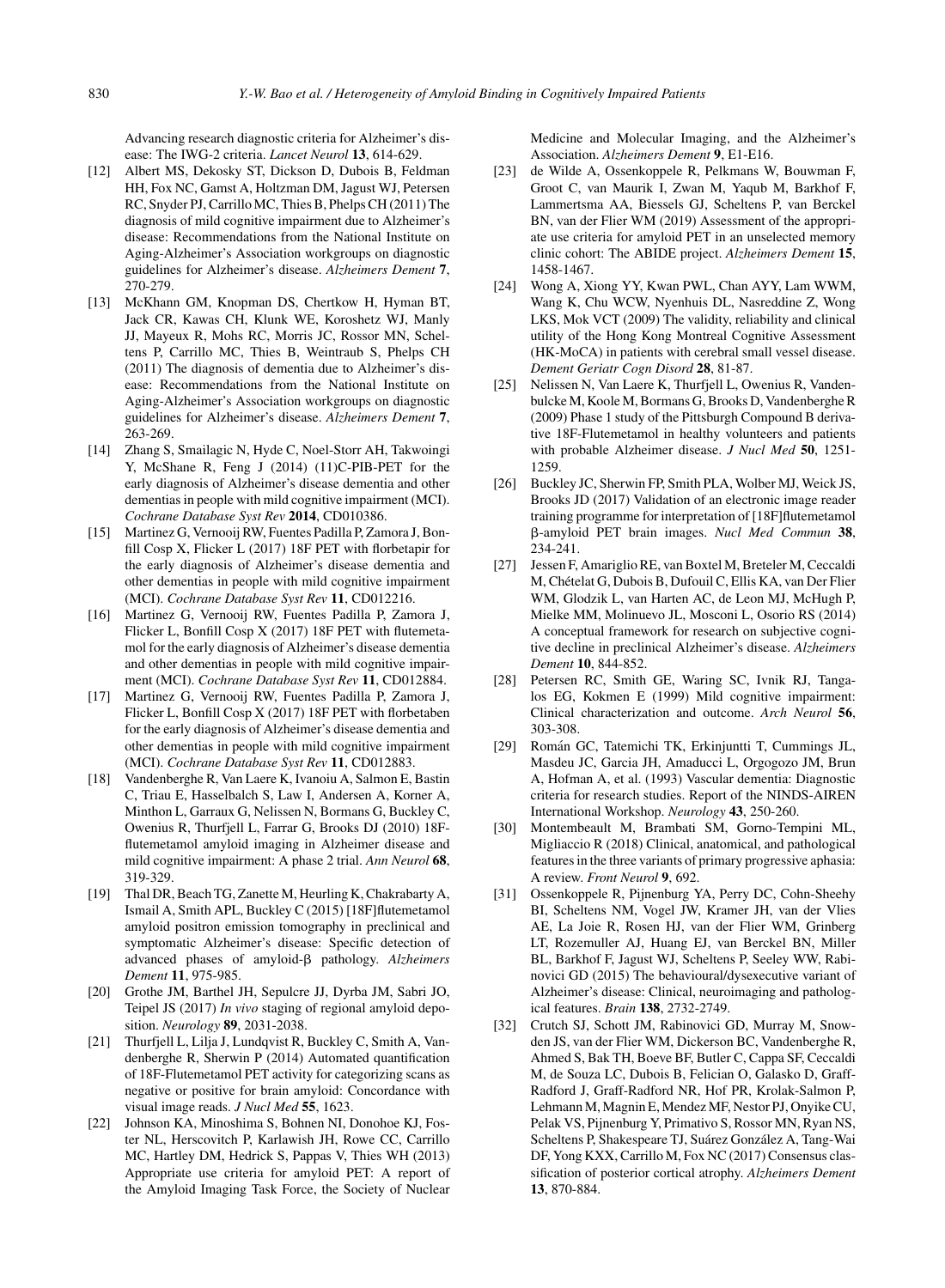- [33] McKeith IG, Boeve BF, Dickson DW, Halliday G, Taylor JP, Weintraub D, Aarsland D, Galvin J, Attems J, Ballard CG, Bayston A, Beach TG, Blanc F, Bohnen N, Bonanni L, Bras J, Brundin P, Burn D, Chen-Plotkin A, Duda JE, El-Agnaf O, Feldman H, Ferman TJ, Ffytche D, Fujishiro H, Galasko D, Goldman JG, Gomperts SN, Graff-Radford NR, Honig LS, Iranzo A, Kantarci K, Kaufer D, Kukull W, Lee VMY, Leverenz JB, Lewis S, Lippa C, Lunde A, Masellis M, Masliah E, McLean P, Mollenhauer B, Montine TJ, Moreno E, Mori E, Murray M, O'Brien JT, Orimo S, Postuma RB, Ramaswamy S, Ross OA, Salmon DP, Singleton A, Taylor A, Thomas A, Tiraboschi P, Toledo JB, Trojanowski JQ, Tsuang D, Walker Z, Yamada M, Kosaka K (2017) Diagnosis and management of dementia with Lewy bodies: Fourth consensus report of the DLB Consortium. *Neurology* **89**, 88-100.
- [34] Höglinger GU, Respondek G, Stamelou M, Kurz C, Josephs KA, Lang AE, Mollenhauer B, Müller U, Nilsson C, Whitwell JL, Arzberger T, Englund E, Gelpi E, Giese A, Irwin DJ, Meissner WG, Pantelyat A, Rajput A, van Swieten JC, Troakes C, Antonini A, Bhatia KP, Bordelon Y, Compta Y, Corvol JC, Colosimo C, Dickson DW, Dodel R, Ferguson L, Grossman M, Kassubek J, Krismer F, Levin J, Lorenzl S, Morris HR, Nestor P, Oertel WH, Poewe W, Rabinovici G, Rowe JB, Schellenberg GD, Seppi K, van Eimeren T, Wenning GK, Boxer AL, Golbe LI, Litvan I (2017) Clinical diagnosis of progressive supranuclear palsy: The movement disorder society criteria. *Mov Disord* **32**, 853-864.
- [35] Rodrigue KM, Kennedy KM, Park DC (2009) Beta-amyloid deposition and the aging brain. *Neuropsychol Rev* **19**, 436-450.
- [36] Wippold FJ, Cairns N, Vo K, Holtzman DM, Morris JC (2008) Neuropathology for the neuroradiologist: Plaques and tangles. *AJNR Am J Neuroradiol* **29**, 18-22.
- [37] Dickson TC, Vickers JC (2001) The morphological phenotype of  $\beta$ -amyloid plaques and associated neuritic changes in Alzheimer's disease. *Neuroscience* **105**, 99-107.
- [38] Ikonomovic MD, Klunk WE, Abrahamson EE, Mathis CA, Price JC, Tsopelas ND, Lopresti BJ, Ziolko S, Bi W, Paljug WR, Debnath ML, Hope CE, Isanski BA, Hamilton RL, DeKosky ST (2008) Post-mortem correlates of *in vivo* PiB-PET amyloid imaging in a typical case of Alzheimer's disease. *Brain* **131**, 1630-1645.
- [39] Ikonomovic MD, Buckley CJ, Abrahamson EE, Kofler JK, Mathis CA, Klunk WE, Farrar G (2020) Post-mortem analyses of PiB and flutemetamol in diffuse and cored amyloid- $\beta$ plaques in Alzheimer's disease. *Acta Neuropathol* **140**, 463- 476.
- [40] Mintun AM, Larossa NG, Sheline IY, Dence SC, Lee YS, Mach HR, Klunk EW, Mathis AC, Dekosky TS, Morris CJ (2006) [11C]PIB in a nondemented population: Potential antecedent marker of Alzheimer disease. *Neurology* **67**, 446-452.
- [41] Engler H, Forsberg A, Almkvist O, Blomquist G, Larsson E, Savitcheva I, Wall A, Ringheim A, Långström B, Nordberg A (2006) Two-year follow-up of amyloid deposition in patients with Alzheimer's disease. *Brain* **129**, 2856-2866.
- [42] Edison AP, Archer FH, Hinz JR, Hammers JA, Pavese JN, Tai JY, Hotton JG, Cutler JD, Fox JN, Kennedy JA, Rossor JM, Brooks JD (2007) Amyloid, hypometabolism, and cognition in Alzheimer disease: An [11C]PIB and [18F]FDG PET study. *Neurology* **68**, 501-508.
- [43] Jack CR, Lowe VJ, Senjem ML, Weigand SD, Kemp BJ, Shiung MM, Knopman DS, Boeve BF, Klunk WE, Mathis CA, Petersen RC (2008) 11 C PiB and structural MRI pro-

vide complementary information in imaging of Alzheimer's disease and amnestic mild cognitive impairment. *Brain* **131**, 665-680.

- [44] Cho H, Seo SW, Kim J-H, Suh MK, Lee J-H, Choe YS, Lee K-H, Kim JS, Kim GH, Noh Y, Ye BS, Kim HJ, Yoon CW, Chin J, Na DL (2013) Amyloid deposition in early onset versus late onset Alzheimer's disease. *J Alzheimers Dis* **35**, 813-821.
- [45] Formaglio M, Costes N, Seguin J, Tholance Y, Bars D, Roullet-Solignac I, Mercier B, Krolak-Salmon P, Vighetto A (2011) *In vivo* demonstration of amyloid burden in posterior cortical atrophy: A case series with PET and CSF findings. *J Neurol* **258**, 1841-1851.
- [46] Choo IH, Lee DY, Kim JW, Seo EH, Lee DS, Kim YK, Kim SG, Park SY, Woo JI, Yoon EJ (2011) Relationship of amyloid-beta burden with age-at-onset in Alzheimer disease. *Am J Geriatr Psychiatry* **19**, 627-634.
- [47] Ossenkoppele R, Zwan MD, Tolboom N, van Assema DME, Adriaanse SF, Kloet RW, Boellaard R, Windhorst AD, Barkhof F, Lammertsma AA, Scheltens P, van der Flier WM, van Berckel BNM (2012) Amyloid burden and metabolic function in early-onset Alzheimer's disease: Parietal lobe involvement. *Brain* **135**, 2115-2125.
- [48] Crutch SJ, Lehmann M, Schott JM, Rabinovici GD, Rossor MN, Fox NC (2012) Posterior cortical atrophy. *Lancet Neurol* **11**, 170-178.
- [49] van Der Flier WM, Pijnenburg YAL, Fox NC, Scheltens P (2011) Early-onset versus late-onset Alzheimer's disease: The case of the missing APOE  $\varepsilon$ 4 allele. *Lancet Neurol* 10, 280-288.
- [50] Snitz BE, Lopez OL, McDade E, Becker JT, Cohen AD, Price JC, Mathis CA, Klunk WE (2015) Amyloid-beta imaging in older adults presenting to a memory clinic with subjective cognitive decline. *J Alzheimers Dis* **48**, S151- S159.
- [51] Colijn MA, Grossberg GT (2015) Amyloid and tau biomarkers in subjective cognitive impairment. *J Alzheimers Dis* **47**, 1-8.
- [52] Zlatar ZZ, Muniz M, Galasko D, Salmon DP (2018) Subjective cognitive decline correlates with depression symptoms and not with concurrent objective cognition in a clinic-based sample of older adults. *J Gerontol B Psychol Sci Soc Sci* **73**, 1198-1202.
- [53] Liew TM (2019) Depression, subjective cognitive decline, and the risk of neurocognitive disorders. *Alzheimers Res Ther* **11**, 70.
- [54] Jansen WJ, Ossenkoppele R, Knol DL, Tijms BM, Scheltens P, Verhey FRJ, Visser PJ, Aalten P, Aarsland D, Alcolea D, Alexander M, Almdahl IS, Arnold SE, Baldeiras I, Barthel H, van Berckel BNM, Bibeau K, Blennow K, Brooks DJ, van Buchem MA, Camus V, Cavedo E, Chen K, Chetelat G, Cohen AD, Drzezga A, Engelborghs S, Fagan AM, Fladby T, Fleisher AS, van der Flier WM, Ford L, Förster S, Fortea J, Foskett N, Frederiksen KS, Freund-Levi Y, Frisoni GB, Froelich L, Gabryelewicz T, Gill KD, Gkatzima O, Gómez-Tortosa E, Gordon MF, Grimmer T, Hampel H, Hausner L, Hellwig S, Herukka S-K, Hildebrandt H, Ishihara L, Ivanoiu A, Jagust WJ, Johannsen P, Kandimalla R, Kapaki E, Klimkowicz-Mrowiec A, Klunk WE, Köhler S, Koglin N, Kornhuber J, Kramberger MG, Van Laere K, Landau SM, Lee DY, de Leon M, Lisetti V, Lleó A, Madsen K, Maier W, Marcusson J, Mattsson N, de Mendonça A, Meulenbroek O, Meyer PT, Mintun MA, Mok V, Molinuevo JL, Møllergård HM, Morris JC, Mroczko B, Van der Mussele S, Na DL, Newberg A, Nordberg A, Nordlund